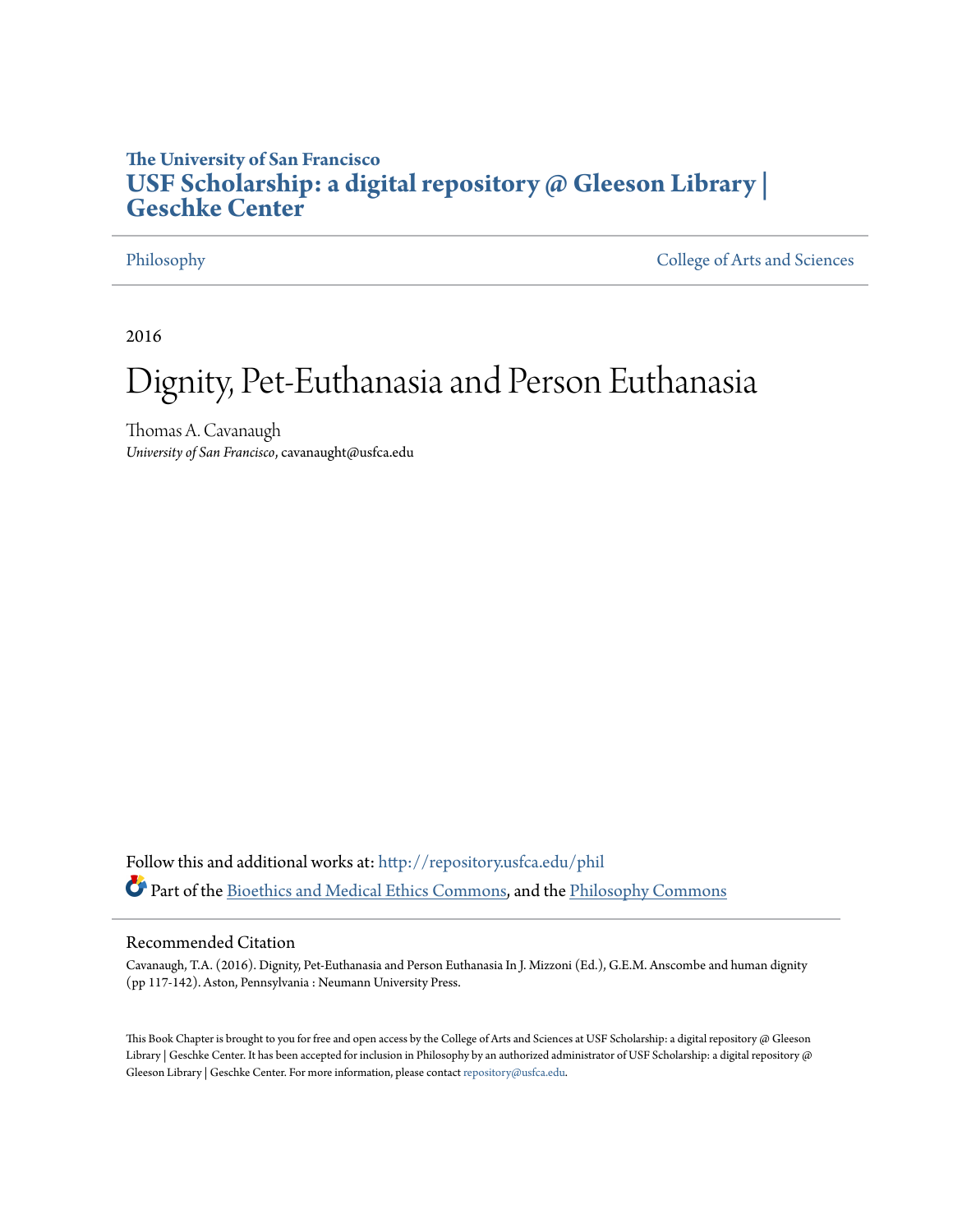## Running head: DIGNITY, PET-EUTHANASIA, AND PERSON-EUTHANASIA 1

Penultimate Draft of Book Chapter published in *G. E. M. Anscombe and Human Dignity*

Edited by John Mizzoni, (2016, Aston, PA: Neumann University Press), pp. 117-142.

*Dignity, Pet-euthanasia, and Person-euthanasia*

T. A. Cavanaugh

University of San Francisco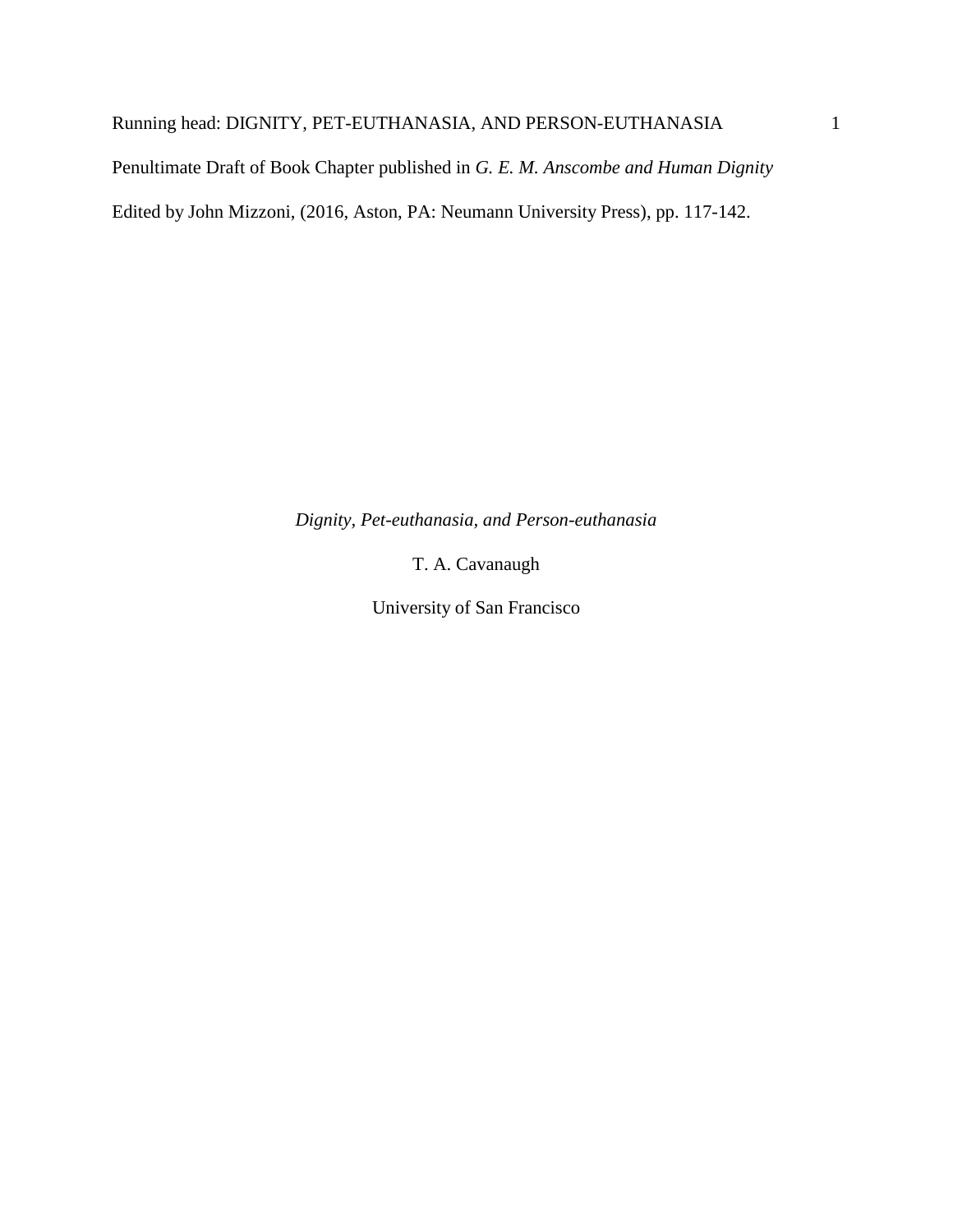#### Abstract

Challenging the standard argument for euthanasia, G. E. M. Anscombe holds that euthanasia does not comport with human dignity interpreted in terms of self-determination. For, were self-determination to ground any killing it would justify self-killing, not being killed by another. I articulate reasons for thinking that she correctly identifies the dissonance of self-determination with euthanasia. Additionally, I argue that the same holds, less obviously, for physician-assisted suicide (PAS, which she does not explicitly consider).

Moreover, Anscombe suggests that what actually occurs in euthanasia in effect equates a person to a humanely euthanized dog and, thereby, trivializes and degrades human lives and deaths. In response to advocates of euthanasia and PAS who think that our practice of pet-euthanasia positively recommends euthanizing our fellow humans (or assisting in their suicides), I develop Anscombe's suggestion and show why euthanasia comports with the nature of animals while degrading humans (as does PAS).

*Keywords*: euthanasia, VAE, physician-assisted suicide, PAS, dignity, self-determination, animal-euthanasia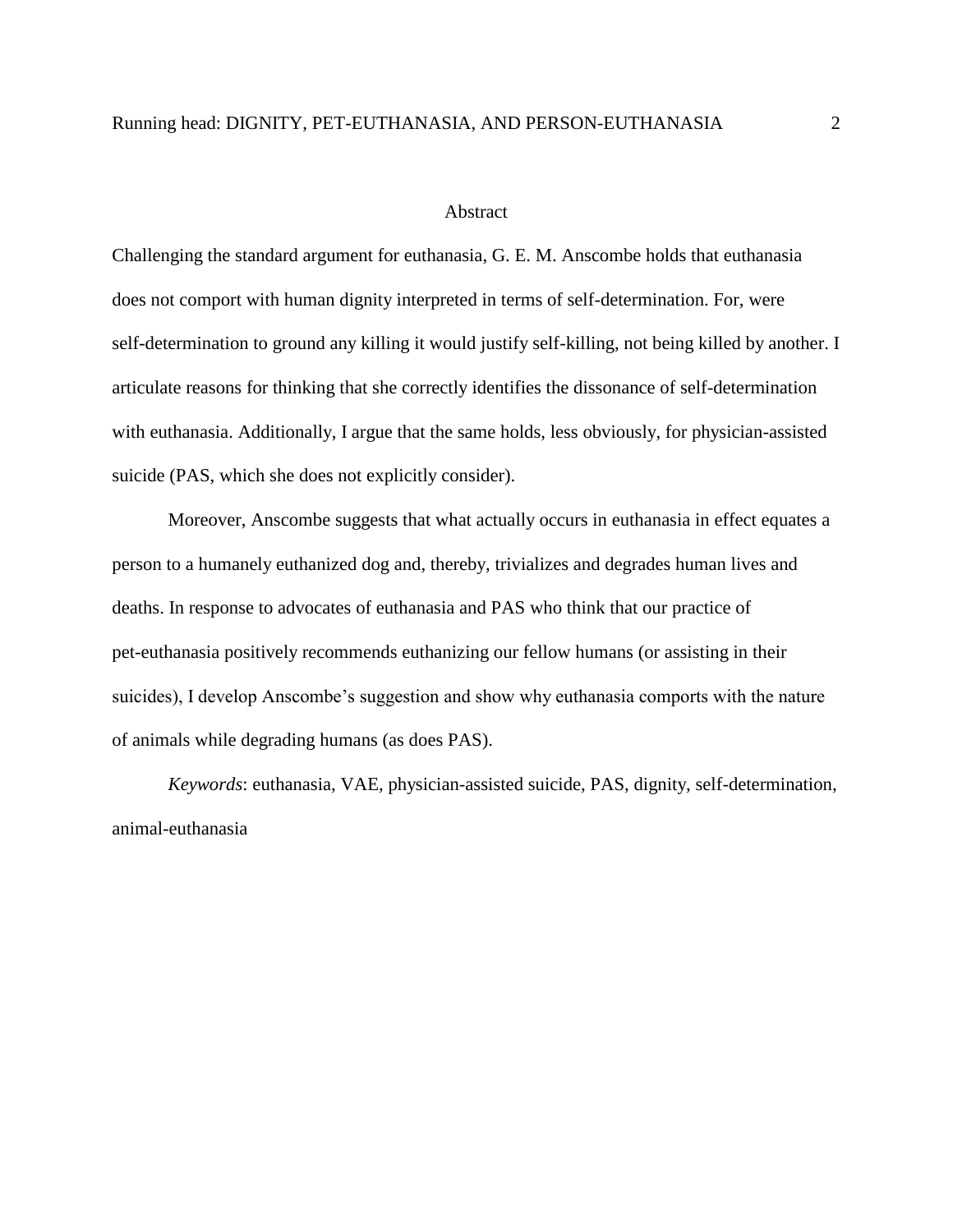In *Murder and the Morality of Euthanasia*, G.E.M. Anscombe (2005) – in a characteristically intriguing passage – considers dignity and the euthanizing of both humans and other animals. She writes:

The drive to get doctors killing people and to have this accepted in medical ethics ought to be regarded as sinister even by those who regard suicide in face of terminal suffering as justified and worthy of a human being. If the ground for this opinion is the dignity of human freedom and self-determination, it is inconsonant with this to ask someone else to do so grave a thing. At this point it is often said that people who would kill themselves if they could are rendered unable to do it by physical incapacity. This is less often true than may be supposed, as it is usually possible to stop eating; though the point is not of interest to Christians, who would not be recommending suicide in any form. But with the plea 'Kill me: I need death but cannot kill myself' it becomes clear that it is not the dignity of human self-determination that is in question. What is demanded is that such suffering people be treated as we treat the other animals. The impulse 'to put an animal out of its misery' is an impulse of sympathy with a creature that resembles us. The attitude is mistakenly called mercy or care: you cannot take care of something by destroying it. But you can judge it worth not preserving, and sympathy makes it feel indecent to put up with its gross suffering, and may even incline one to terminate a reduced and pathetic existence.

But men, being spirit as well as flesh, are not the same as the other animals.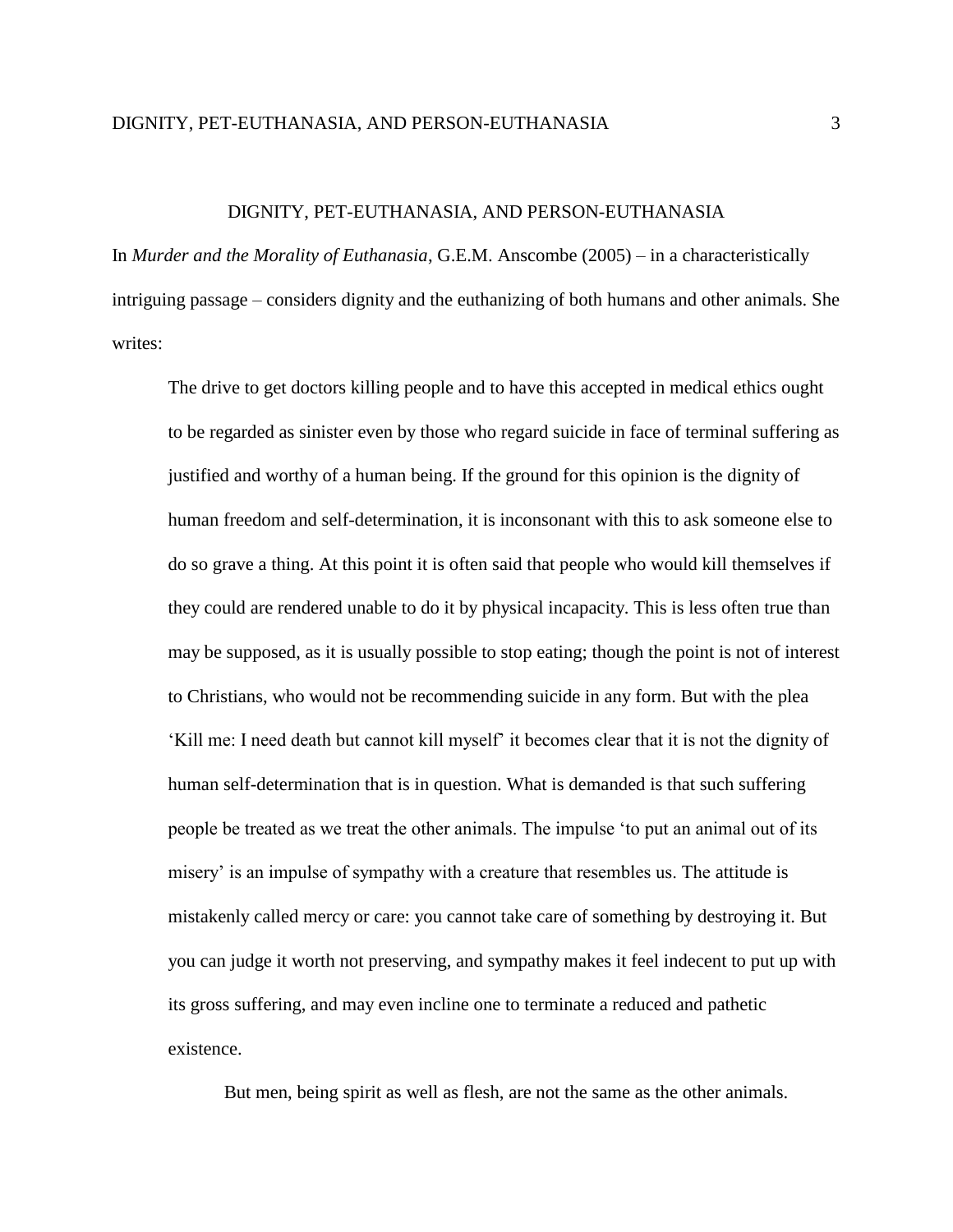Whatever blasphemes the spirit in man is evil, discouraging, at best trivialising, at worst doing dirt on life. Such is the considered recommendation of suicide and killing in face of suffering. (p. 269)

Here, Anscombe makes a number of thought-provoking claims – almost as asides. In this paper, I develop two.

First, that doctors killing patients (or euthanasia, to be more precisely defined, shortly) is, "inconsonant with," "the dignity of human freedom and self-determination." One cannot ground euthanasia upon dignity insofar as one interprets that, as is customary, in terms of self-determination. For, (Anscombe suggests) self-determination would argue for self-killing (which she clearly opposes, while implying that it, at least on the face of things, comports with self-rule), not being-killed-by-another as occurs in euthanasia. In addressing this point, I consider whether the same holds for a physician's assisting a patient to kill himself, or PAS. (PAS is legal in, e.g., Oregon and Washington. See, for example, "The Oregon Death with Dignity Act," or Oregon Ballot Measure 16 (1994). Washington's legislation follows Oregon's in all important respects.)

The second Anscombian claim I articulate is that euthanasia equates, "suffering people," to other animals undergoing, "gross suffering," whom we decently kill. By contrast, so to kill humans does, in her inimitable words, "dirt on life." Again, I consider whether the same holds for PAS.

#### **Inconsonance of Self-determination with Euthanasia (and PAS)**

Consider Anscombe's first point. Concerning the jarring juxtaposition of a doctor and the killing of a patient, she (2005) writes: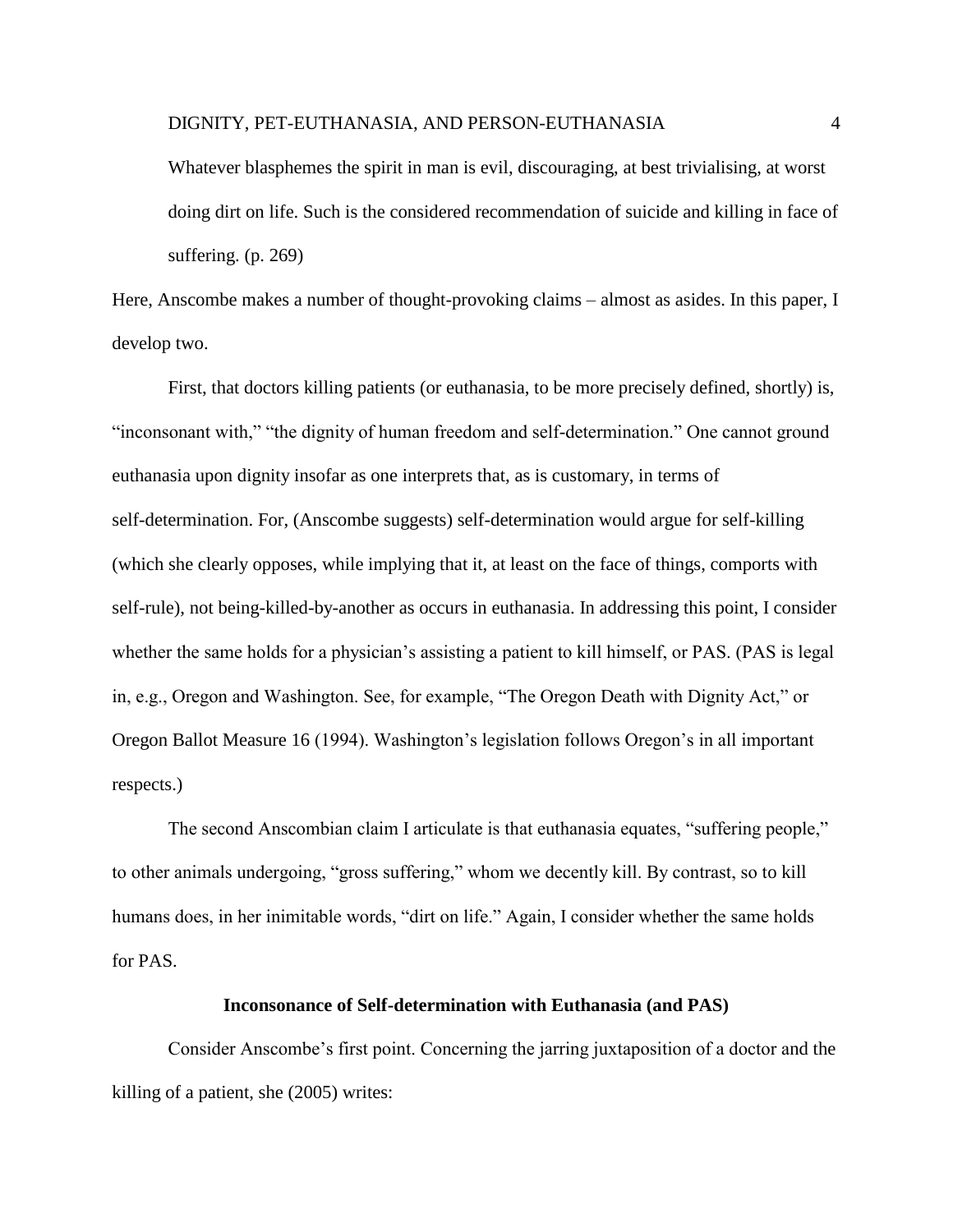The drive to get doctors killing people and to have this accepted in medical ethics ought to be regarded as sinister even by those who regard suicide in face of terminal suffering as justified and worthy of a human being. If the ground for this opinion is the dignity of human freedom and self-determination, it is inconsonant with this to ask someone else to do so grave a thing. (p. 269)

One requires only a passing familiarity with the literature advocating euthanasia and PAS to know that self-determination – also commonly referred to as 'patient autonomy' – almost entirely grounds the arguments for the ethical and legal acceptability of these practices. (For one of the standard arguments, see, e.g., Brock (1992, p. 11).) Thus, Anscombe's point – made almost entirely in passing – has significance. For if she correctly notes that euthanasia clashes with self-determination (and, as I will now argue, so too does PAS), then the principal argument for those practices proves defective. With the import of her claim in mind, let us examine it.

First, let us define our terms. As is customary, by 'euthanasia' I refer (and I understand Anscombe does, also) to voluntary active euthanasia, or VAE. (Henceforth, I will use 'VAE' and 'euthanasia' interchangeably.) VAE refers to that practice by which a physician lethally injects a competent (adequately screened, for example, for clinical depression) terminally ill patient (diagnosed as having six or fewer months to live) at her own considered request. Voluntary active euthanasia contrasts with non-voluntary active euthanasia of a currently incompetent patient. (I address non-voluntary active euthanasia at the end of this paper.)

PAS refers to that practice by which a physician writes a prescription for a lethal drug at the considered request of a patient (relevantly similar to the patient involved in euthanasia) who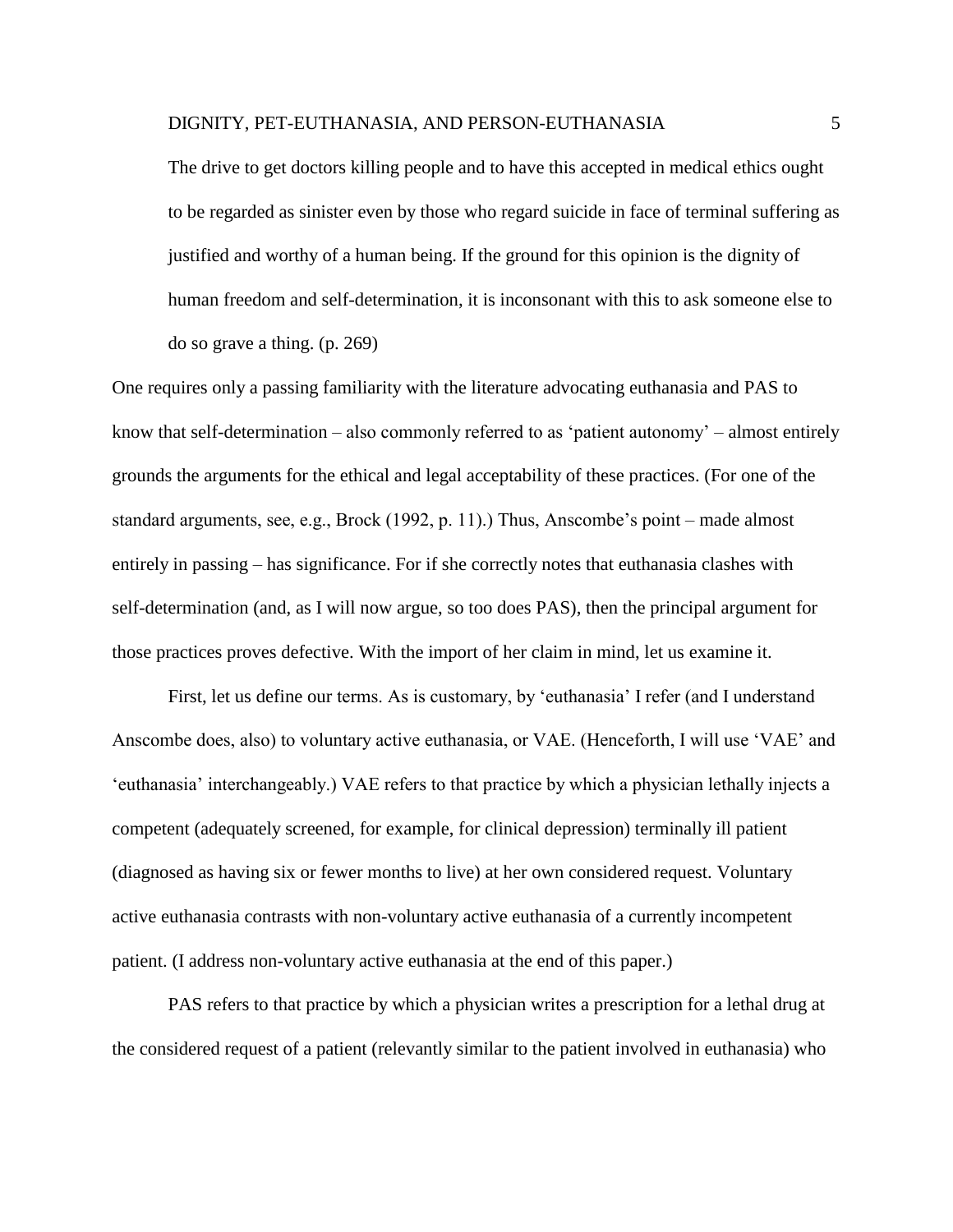$\overline{a}$ 

then fills the prescription and takes the lethal drug when he chooses to do so.<sup>1</sup> For our purposes, the two practices principally differ in terms of who, proximately, causes the death. Clearly, this difference bears on our current concern – the compatibility (or incompatibility) of self-determination with VAE and PAS. Before addressing that topic, consider the terms 'autonomy' and 'self-determination'.

Autonomy refers, of course, to the concept of one's self (in Greek 'autos') as giving the law (in Greek 'nomos') that one follows or in accordance with which one acts. Needless to say, the concept admits of extensive treatment into which I will not enter. Briefly, in the modern intellectual period, one traces it to Immanuel Kant. However, insofar as he emphasizes the role of reason in the law that one lays down for one's self, his account differs significantly from what many currently mean by autonomy.

<sup>1</sup>I describe both practices in terms of a successfully completed case. Of course, a patient who opts for PAS need not fill the prescription nor take the drug. However, this fails to illustrate the practice. A patient who does not fill the prescription or one who does not take the prescribed drug does not exemplify PAS just as an unused firecracker does not instance fireworks. That is, just as one does not see fireworks by looking at a firecracker one does not commit (or assist in) PAS by only requesting (or writing) a prescription. Rather, a patient completes an act of PAS when he requests a lethal prescription, receives it, fills it, takes the lethal drug, and, thereby, dies. A patient has not committed PAS nor has a physician assisted a patient's suicide unless a suicide by lethally prescribed drug actually occurs. Moreover, PAS legalizes precisely such an act, not merely the physician's writing or the patient's receipt of a prescription for a lethal drug.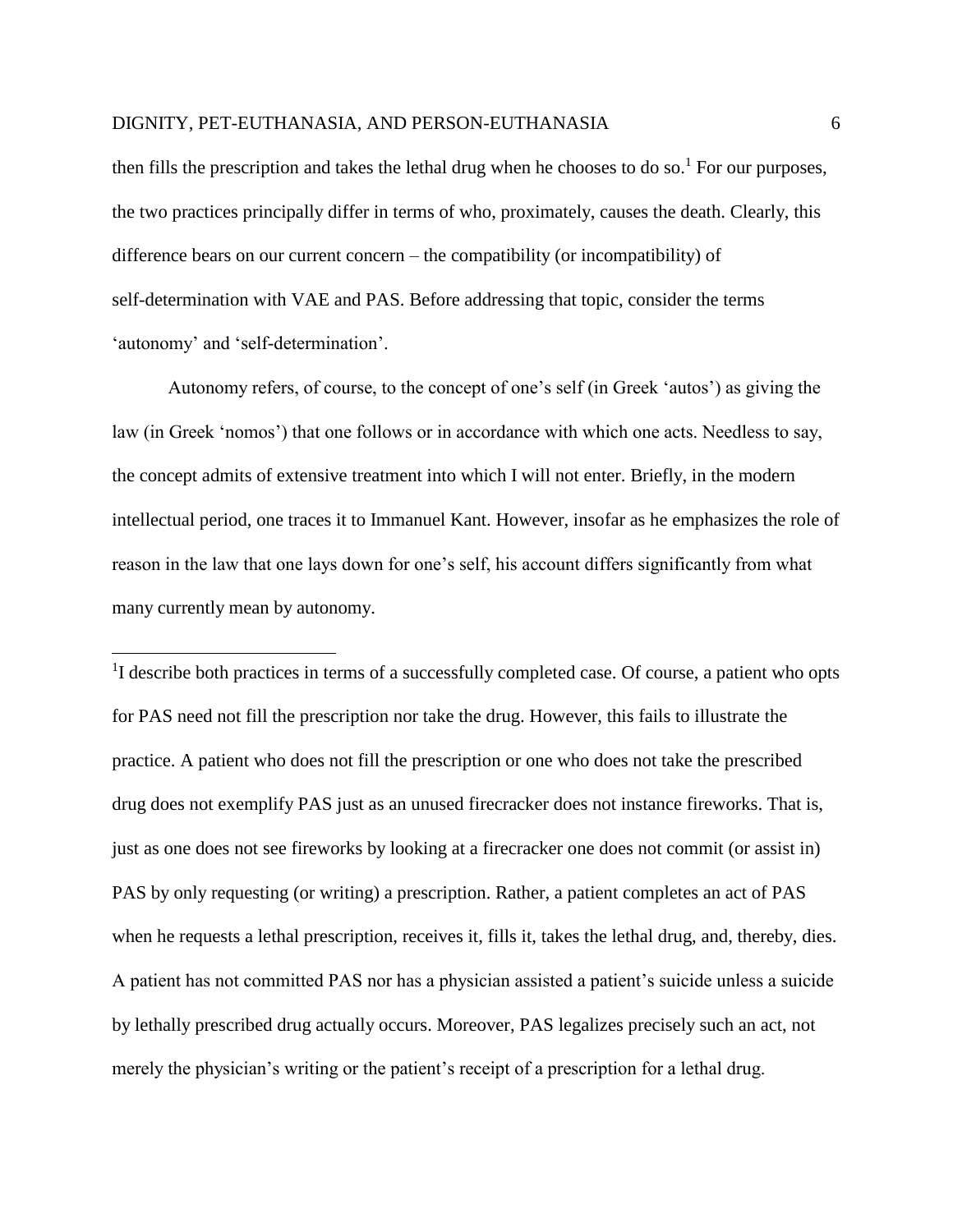As currently employed, 'autonomy' characteristically amounts to something like getting to do what one wants as long as one does not harm others. I take Anscombe's use of 'self-determination' to be closer to what most people actually do mean when they argue for PAS and VAE than a historically accurate Kantian concept of autonomy. Of course, 'self' is an English pronoun denoting the individual while 'determination' comes from the Latin meaning to 'lay down a boundary'. The boundary being the terminus, from 'term' for 'peg' or that which marks the limit of a land parcel. In what follows I will use 'autonomy' and 'self-determination' interchangeably. While there are important differences between the two, I do not take them to be relevant to the current argument.<sup>2</sup>

With the above terminological preliminaries in place, let us turn to consider Anscombe's singular claim that the, "dignity of human freedom and self-determination," do not jibe with VAE. We will then consider the relevance of this claim to PAS. Because it is both what she explicitly maintains and the easier case to make, consider VAE first.

*Prima facie* (and *ultima facie*, as I now argue) VAE strikes a discordant note with patient

 $\overline{\phantom{a}}$ <sup>2</sup>As Kant himself emphasizes, 'autonomy' brings to mind the rule of law and, thereby, of reason as law is a, "rule of reason," as Aquinas notes (*Summa theologiae*, IaIIae, q. 90). 'Self-determination', by contrast, brings to mind ownership, the boundaries of one's parcel, and, thereby, one's possessions, one's body, one's life. I am inclined to think that, as the English root 'self' indicates, self-determination is more at issue in, e.g., the U.S. debate concerning PAS and VAE. That is, that the life in question belongs to me and I get to dispose of it as I see fit, as if it were my property. Regardless, the inconsonance remains on either account.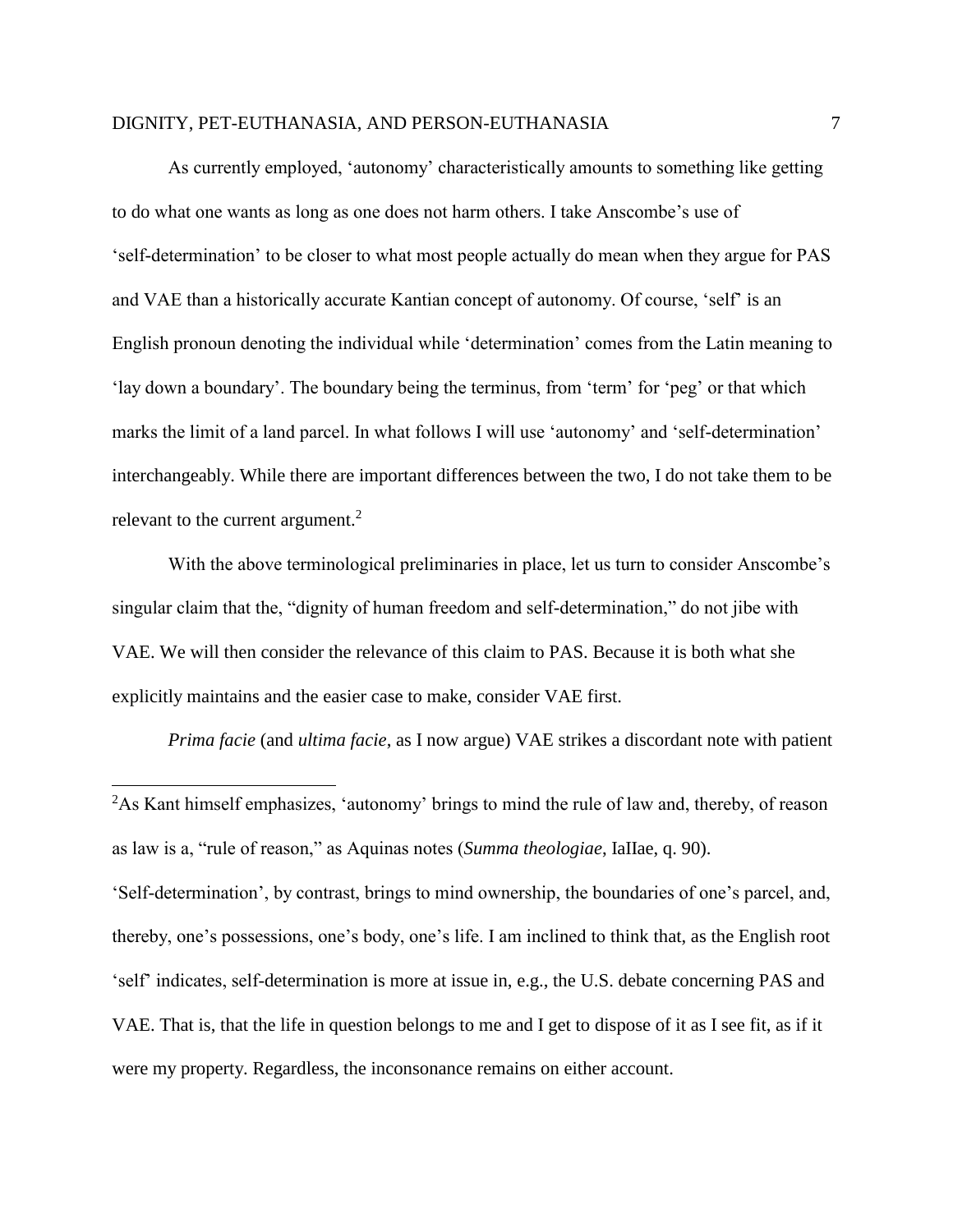autonomy. Indeed, so much so that a number of advocates of PAS oppose VAE as they consider it a threat to autonomy.<sup>3</sup> For in VAE the physician kills the patient. To be put to death by another is not to determine one's own self. Indeed, in VAE another literally determines one's final terminus in various ways including time, place, manner, and so on. Let us consider just one way in which this is true; namely, with respect to when one actually dies. I do so because the time of one's death by definition bears on self-determination as one's death-date is one's terminus. Thus, not to lay this down is definitively not to de-termine one's self.

Imagine the following patient (as advocates of PAS who oppose VAE no doubt do). Call him 'Joe'. Joe has gone through the process to be granted recourse to VAE. Once approved, what comes next for Joe? Well, scheduling a doctor's-appointment, of course. Let us say that Joe decides he wants to be euthanized on his birthday – to bring things full circle, as it were. On his birthday he enjoys himself and feels decent, indeed, euphoric. The doctor arrives; it is time. Yet, Joe does not want to recur to euthanasia right now. What happens? One need not have an overly active imagination to think that this scenario can play out in numerous ways. Consider three. In one case, the doctor shares cake with Joe, Joe's family and friends, and happily reschedules. In another, the physician foregoes cake and grudgingly reschedules. In another scene, Joe reluctantly acquiesces to his own putatively self-determined euthanasia at the hands of a young man in a hurry who has little time for cake and no patience for rescheduling.

 $\overline{\phantom{a}}$ 

 ${}^{3}E.g.,$  Timothy Quill, M.D. (1994) considers VAE a threat to patient-autonomy as it puts the act of killing into the physician's hands. Quill advocates PAS; indeed, he (illegally) assisted a patient to kill herself (1991).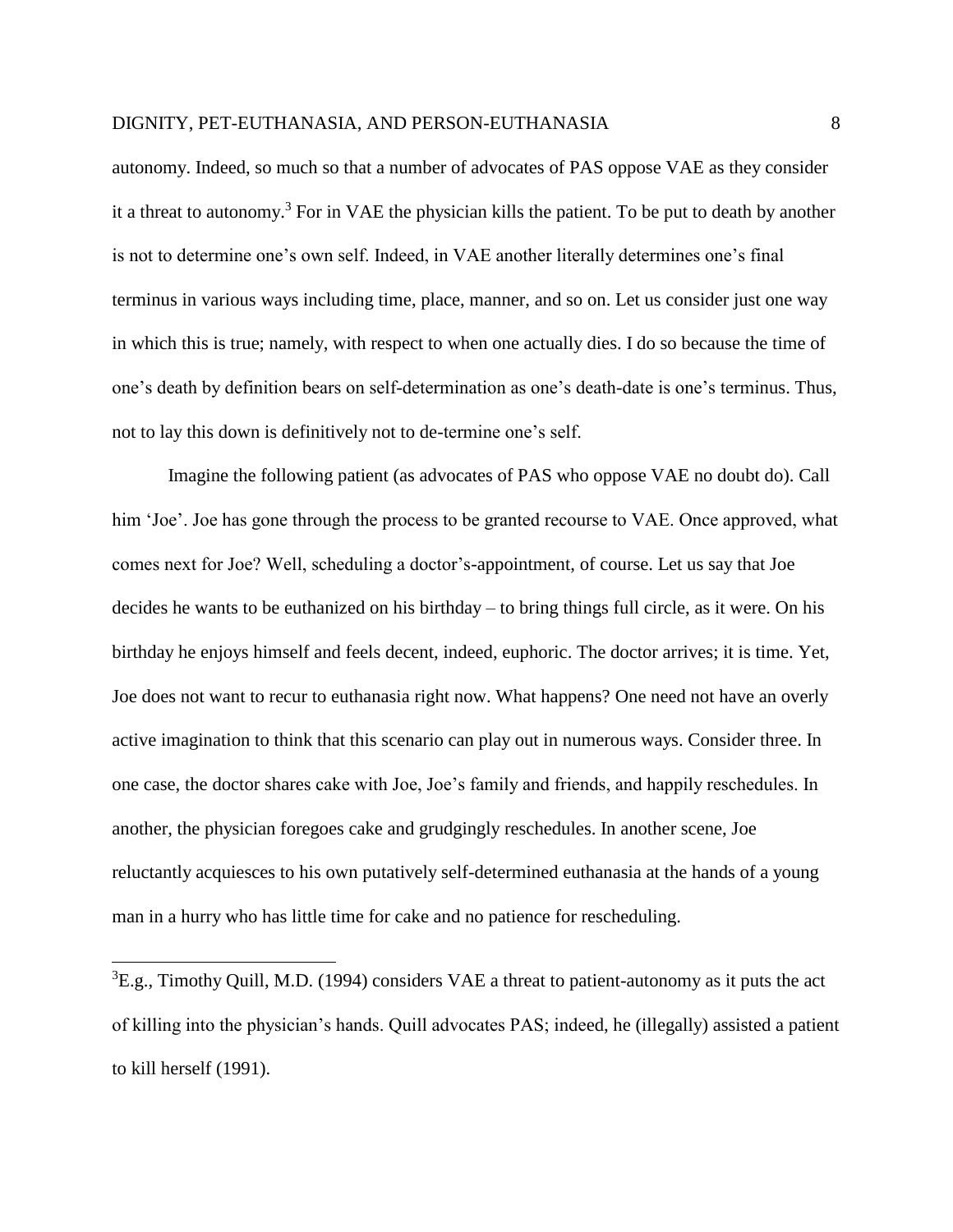Upon brief reflection, one readily understands why both advocates of PAS and Anscombe regard VAE as incongruent with self-determination. Being killed by another – even at one's own request – does not instance self-lawing. Indeed, being killed by another contradicts the self so conceived. Thus, Anscombe's claim concerning the incompatibility of self-rule and VAE stands. Indeed, as noted, advocates of PAS concur with her on this claim – the credibility of which one readily sees.

What of PAS (which Anscombe herself does not address)? Certainly, it appears to harmonize well with an individual's self-government. For in PAS she will be the agent of her own death. In Anscombe's questioning the accuracy of the claim, "'Kill me: I need death but cannot kill myself'," she implies that suicide, literal self-killing (while never to be counseled or countenanced) at least appears to comport with self-sovereignty. The argument above concerning VAE's incompatibility with autonomy does not appear to scathe PAS. So, does PAS congrue with self-rule? Let us now consider this question.

*Prima facie*, PAS comports with self-determination. For in PAS, unlike VAE, the patient kills herself. The doctor only writes her a prescription for a lethal drug. Indeed, she alone decides whether even to fill the prescription. Having filled it, she decides whether to take the deadly drug. She is the agent of her own demise, she lays down the time, place, witnesses (if any), and contingent circumstances of her death. Unlike Joe, she will not confront a disgruntled young doctor in a hurry were she to change her mind concerning when, where, before whom, or whether she dies by a lethal drug. Presumably, for these and allied reasons, advocates of patient autonomy have greater ease with PAS than with VAE.

Of course, and here we come to the rub between autonomy and PAS, the above picture of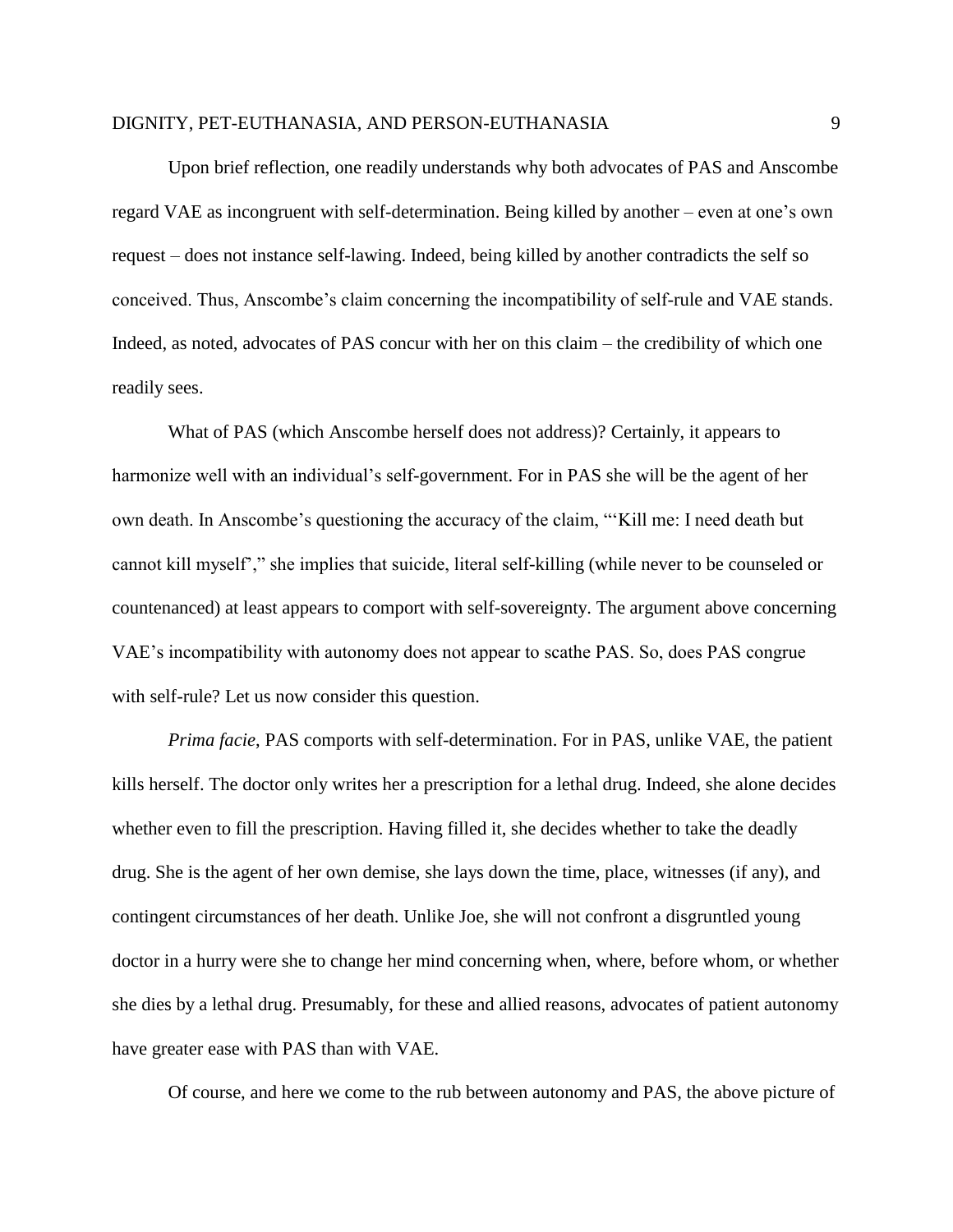PAS, while accurate in all details, lacks salient, less autonomy-friendly features. For, in addition to wanting death competently, the patient must both have and act on account of an acceptable reason. Here we find the opposition Anscombe notes between self-dominion and euthanasia also bearing on PAS.

To see this, consider another patient, Mary. Mary wants a physician's assistance in her self-killing. Following the currently accepted guidelines for PAS (e.g., in the U.S. States of Oregon and Washington), the physician will want to know of Mary if she has adequate medical grounds for wanting to kill herself. So, for example, she must be ill such that her prognosis suggests that she will be dead within six months. Note that if she expects to die within eighteen months, she prematurely wishes to exercise her autonomy. She must wait a year; hardly a robust instance of self-determination.

Further, say that Mary does have a medically acceptable good reason and will, indeed, likely be dead within six months because of a disease (confirmed by two physicians independently, etc). May she be assisted? One would think so. Note, however, that in addition to having the medically acceptable good reason for wanting assistance in killing herself, Mary also must want to kill herself *for this good reason*. More importantly for our purposes, she cannot want to kill herself for a reason that is not medically acceptable. That is, she not only must have the medically acceptable good reason, she must seek out, pursue, and be motivated to kill herself for this reason and not for a non-medical reason. Admittedly, this might seem an odd remark. Allow me to flesh it out.

Say, for example, that in addition to being a terminally ill patient, Mary is an important leader of her people as was Cato who resorted to suicide rather than become a pawn in Caesar's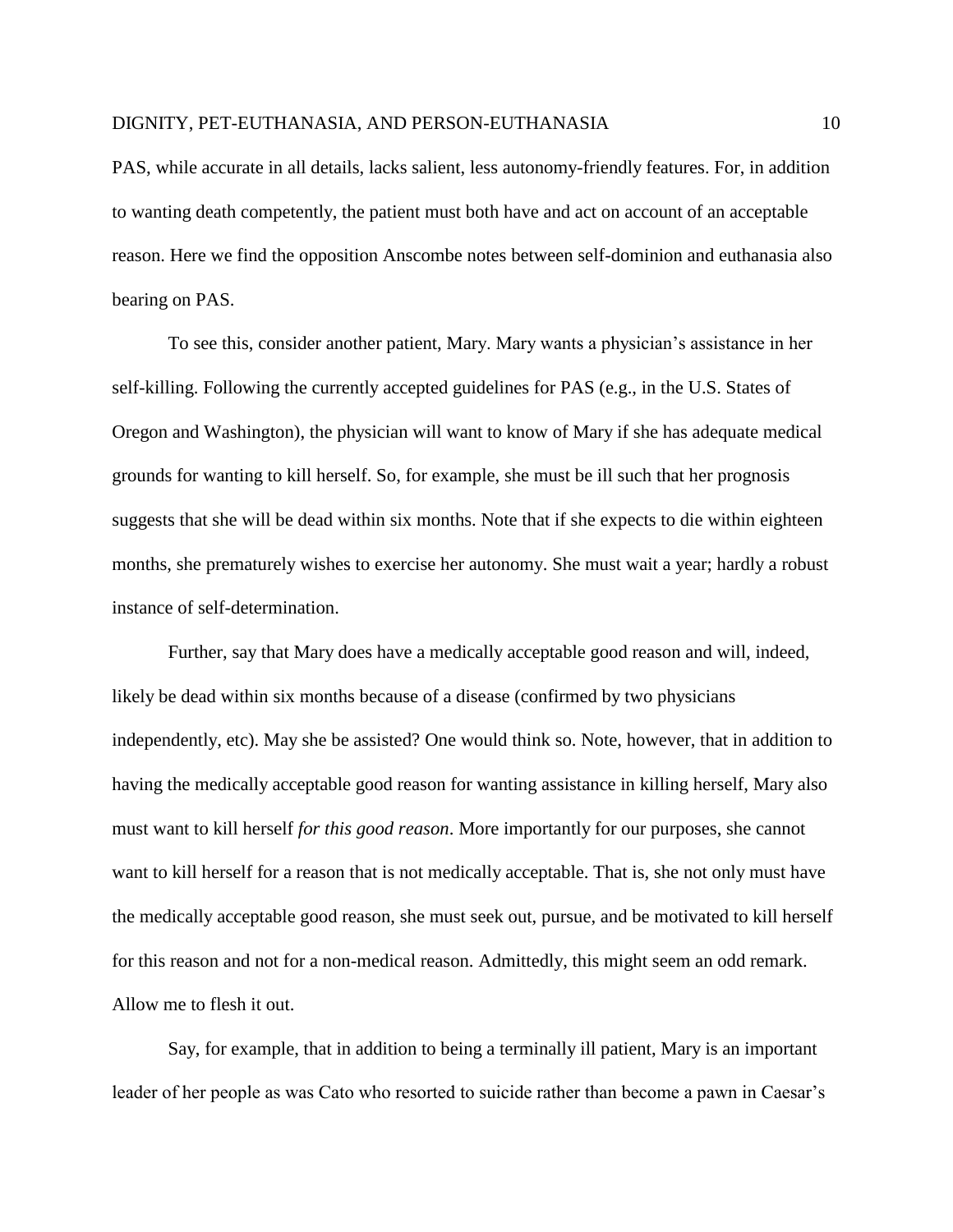machinations. Were Mary not to kill herself, her nemesis would manipulate her to serve political ends she abhors. For patriotic reasons, Mary wishes to kill herself. Her terminal illness only serves as a convenient cover. Or, perhaps less fantastically, Mary wants to kill herself because she is lonely after her husband Joe's death. A childless widow, Mary wants to kill herself because she is, "horribly alone," and, again, not because she has a terminal illness.

One could go on with permutations of the core example. By now, however, the point ought to be clear. Mary's autonomy does not ground her recourse to PAS. Rather, Mary may recur to PAS only if she determines herself along medically acceptable lines. She may exercise only the autonomy of a patient, not of a self defined in any terms other than those dictated by medicine, physicians, and legislators. In effect, prior to exercising self-determination, she must subordinate herself to all these authorities. Thus, PAS instances a less obvious and, therefore, more insidious medicalization of the self and autonomy than that which occurs in VAE. Indeed, one sees its deceptive character in the rejection of VAE by autonomy-friendly-advocates of PAS who less readily see that it, too, profoundly suborns the self.

Accordingly, Anscombe's point holds concerning the more obvious case of VAE and the initially counter-intuitive case of PAS. Both strike discordantly upon the strings of autonomy. Truly, both, in her remarkable words, "ought to be regarded as sinister even by those who regard suicide in face of terminal suffering as justified and worthy of a human being." If, then, in the plea, "'Kill me: I need death but cannot kill myself'," we do not encounter the, "dignity of human freedom and self-determination," what, precisely, do we face?

Anscombe proposes that we come upon a request that we treat our fellows, "as we treat the other animals." Is she correct? In contrast to a dignified stoic demand for self-killing, are we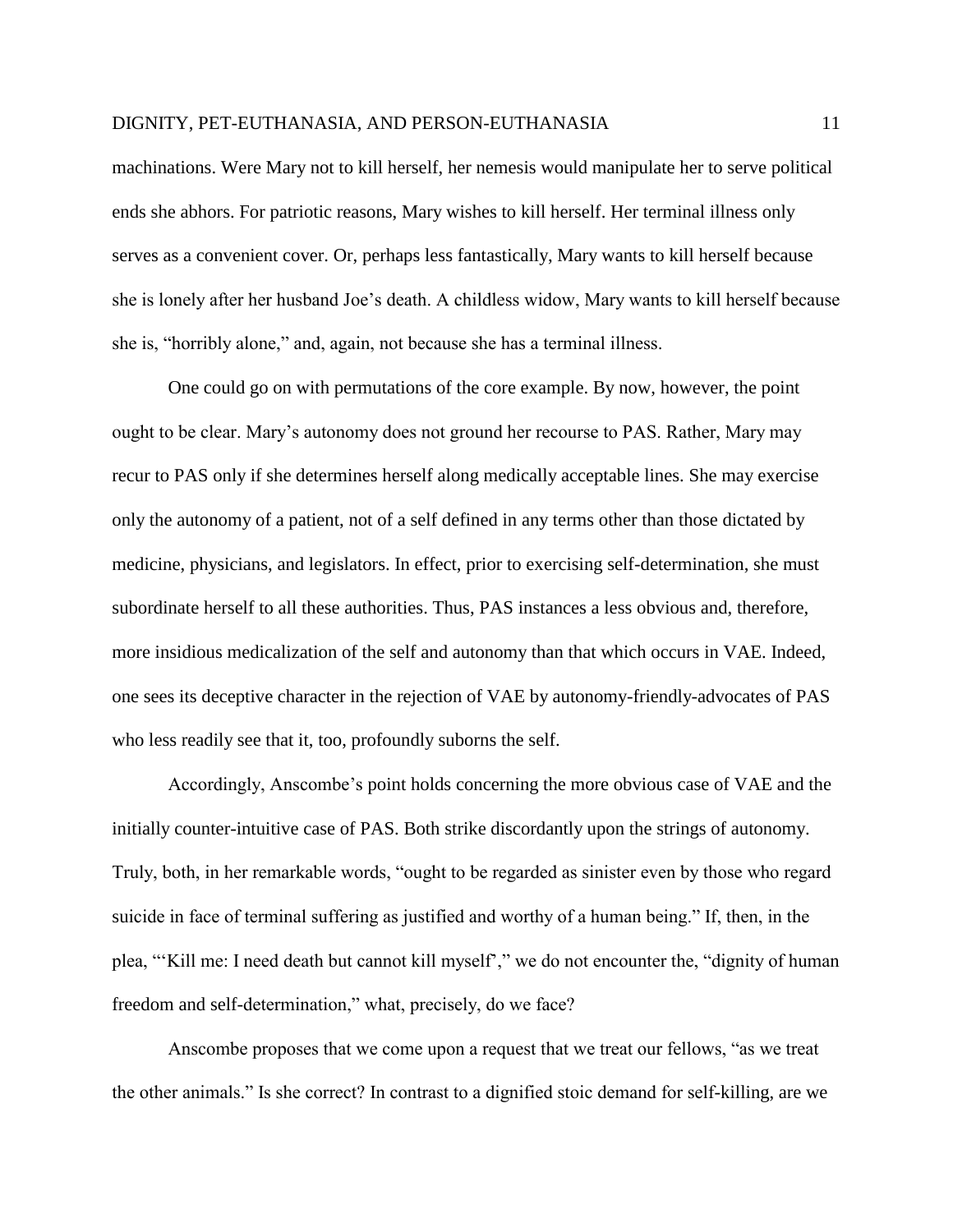looking at a request to be treated as we treat Fido or Tabby? Let us now turn to that topic.

I begin, first, with the analogy often made by proponents between, on the one hand, VAE and PAS and, on the other, the widely accepted practice of animal euthanasia. Ironically, many advocates of euthanasia and PAS enthusiastically liken them to our euthanizing of animals without reflecting on the pejorative implications Anscombe sees (correctly, I argue) in that equation. That is, VAE and PAS trivialize and degrade human lives and deaths by equating them with those of brutes.

#### **The Common Claim**

Initially, one might understandably consider Anscombe's claim tendentious. Who other than a staunch opponent of euthanasia would see it as tantamount to our widely accepted practice of animal-euthanasia? Has she not erected a straw-man? Surprisingly, she has not. As will become evident, one finds numerous advocates of VAE and PAS asserting that, in killing them, we treat our dogs and cats better than we treat one another (in not permitting recourse to PAS and VAE).

E.g., consider the words of Timothy Quill, a physician and proponent of PAS who wrote in the *New England Journal of Medicine* (1991) about assisting the suicide of Diane, a terminally ill patient. After publicizing his story about assisting her, Quill (1994) received many letters which, he approvingly notes:

commented that we treat our pets better than we treat ourselves and our families. We would never allow our pets to be put into a coma so they could die of dehydration over a ten-day period, particularly if they could tell us that they were ready to die. It would be cruel to torture them prior to death. We love them too much to allow this to happen. (p.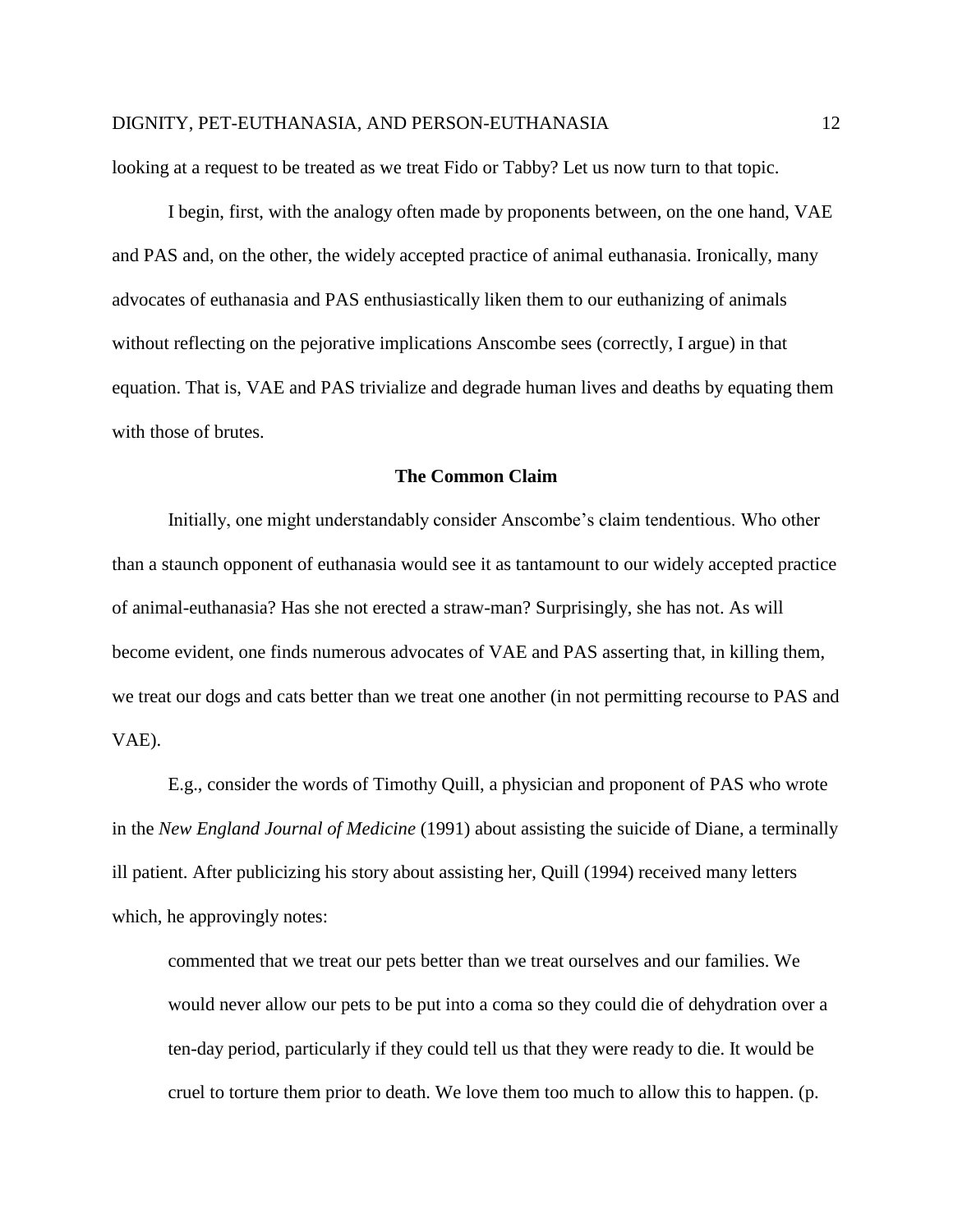113)

Lest one think that Quill's sentiment is unique to U.S. medical doctors, one notes that the Canadian physician Gifford-Jones (2009) proposes that Canadians need:

to start 'The Society for the Prevention of Cruelty to Humans', an organization that would ask legislators to pass laws similar to those used in Holland and Switzerland where lethal injection is controlled and allowed.

Doctor Gifford-Jones favors the approach of veterinary medicine to end-of-life care, saying:

if I were allowed a committee to oversee my final hours I'd want a veterinarian to be part of that group. I'm hoping he or she would treat me the same way as Debbie [a polar bear euthanized by zoo-keepers], or a loving pet.

Nor is this attitude exclusive to North Americans or physicians, for that matter. We find A.C. Grayling (2009), a Professor of Applied Philosophy at the University of London, holding that:

the motive behind efforts ... to have physician-assisted suicide legalised is a simple one: it is a human impulse of kindness, based on the realisation that we are gentler to our pets than to our fellow humans in facilitating an ultimate release from suffering when it is needed.

He considers this a, "scandal."

Again in Britain, we find the animal-rights activist and novelist Brigid Brophy proposing that, "euthanasia is the one exception when we are nicer to animals than we are to humans" (Linzey, 1999, p. 21). Along similar lines, former Australian Senator Peter Baume (2009) holds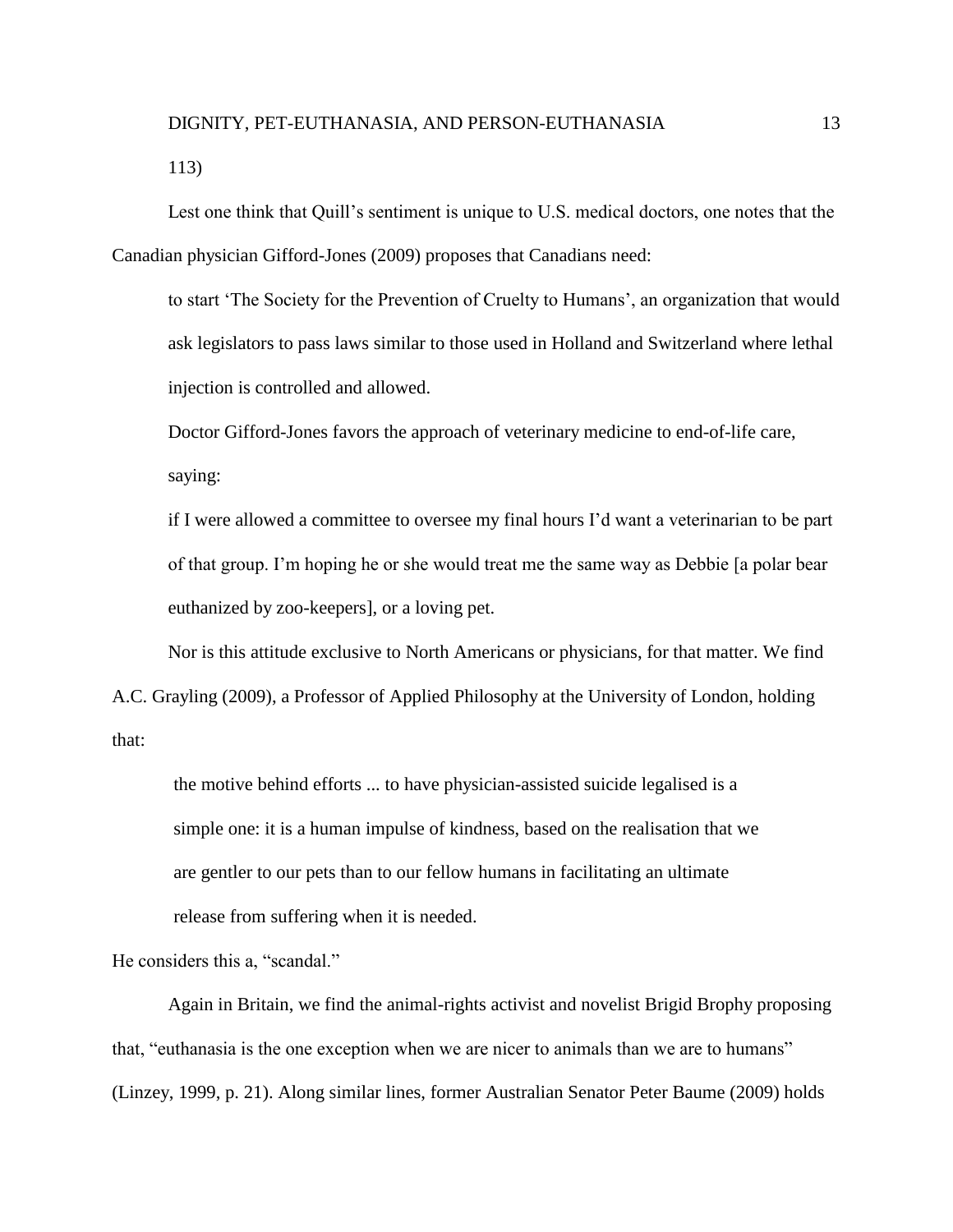that it is not fair to prohibit euthanasia to people while not letting, "dogs and horses suffer as we allow humans to."

Finally, we find a (former) registered nurse Ms. Lesley Martin, author of the book *To Die Like a Dog*. In this work, she recounts her act of killing her terminally ill mother for which she served a prison term of 7 ½ months. She subsequently founded a New Zealand group advocating the legalization of euthanasia, organizing a "Dignity Dog Walk" to, "highlight the inconsistencies between the treatment of sick humans and animals. It [being] ... illegal to keep a suffering animal alive, but the reverse ... [applying] ... for people." Ms. Martin notes that, "eight out of ten people that I speak to invariably have a story of their own about a family member and the second thing they say is 'if we treated our dogs like this or other animals like this, we'd be in court'" (Wood, 2009).

Clearly, as the above quotes from physicians (some who have practiced PAS), a professor of applied philosophy, a novelist, an animal-rights' advocate, a legislator, and an actual euthanizer (and former R.N.) indicate, Anscombe has identified a mentality operative amongst those who propose (and some who practice) PAS and VAE. She has not fashioned a straw-man. Proponents actually do consider the comparison of animal-euthanasia to VAE and PAS as casting a favorable light upon the latter practices.

The tendency of advocates to offer our customary treatment of dying animals as an argument for PAS and VAE deserves consideration, if only because of the frequency and apparent naturalness with which the analogy comes to their minds. Do we treat our pets better than our fellow humans as they lay dying? Do we need a society for the prevention of cruelty to humans to insure they receive the options of PAS and VAE at the end of life? Ought we to be in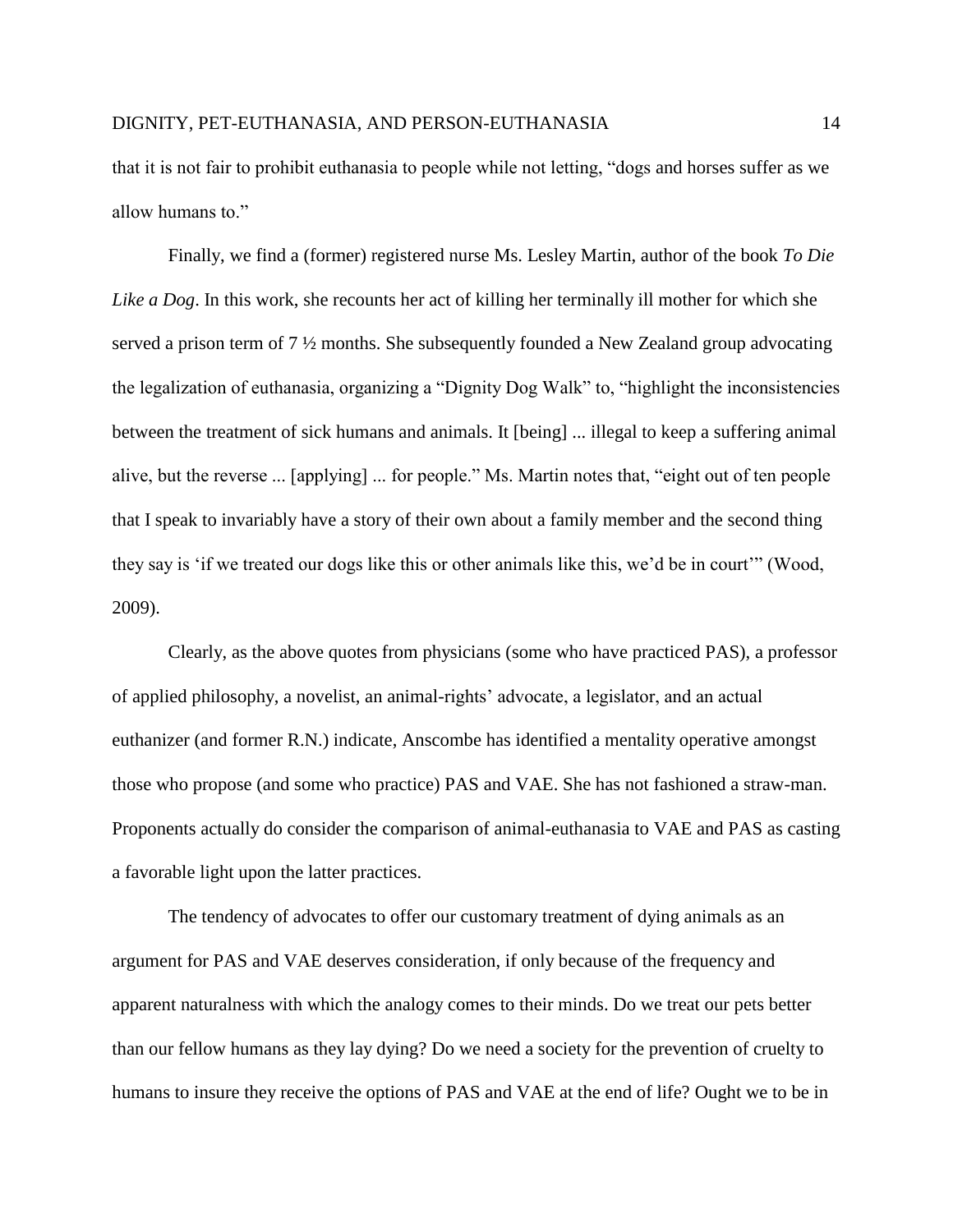court for not euthanizing our family members? Do we love our pets more than ourselves and our families? Or, by contrast, as Anscombe contends, do VAE and PAS trivialize the gravity of homicide while treating persons like dogs and, thereby, do, "dirt on life"?

### **Pet-euthanasia**

 $\overline{a}$ 

Given both the widespread familiarity with pet-euthanasia and the noted tendency to employ that experience in support of PAS and VAE, in what follows I focus on pet-euthanasia.<sup>4</sup> Along the lines suggested by Anscombe, a deeper consideration of the decency of animal euthanasia has troubling implications for the supposed humaneness of PAS and VAE.

Very briefly, consider the history leading up to our widespread acceptance of pet-euthanasia.<sup>5</sup> Thanks to the efforts of individuals such as William Wilberforce – a member of parliament in the late-eighteenth and early-nineteenth centuries, fierce opponent of slavery, devout Christian, and one of the original founders of the Society for the Prevention of Cruelty to Animals (SPCA) – we have come to regard the infliction of unjustified pain upon animals as wrongful, even deserving of punishment. (For more on the admirable Wilberforce, see Metaxas (2007)). While considering the killing of animals for food as legitimate, society has come to

<sup>5</sup>Some question people's readiness to euthanize a pet. For a thoughtful reflection on the tendency of some to euthanize a pet prematurely and its import for treatment of the disabled, see Andre (2003).

<sup>&</sup>lt;sup>4</sup> Lest my comments seem unaware of their own parochiality, I note that they bear on a first-world context. *Mutatis mutandis*, the same points could be made in other contexts; however, and importantly, those things in need of changing would need to be changed.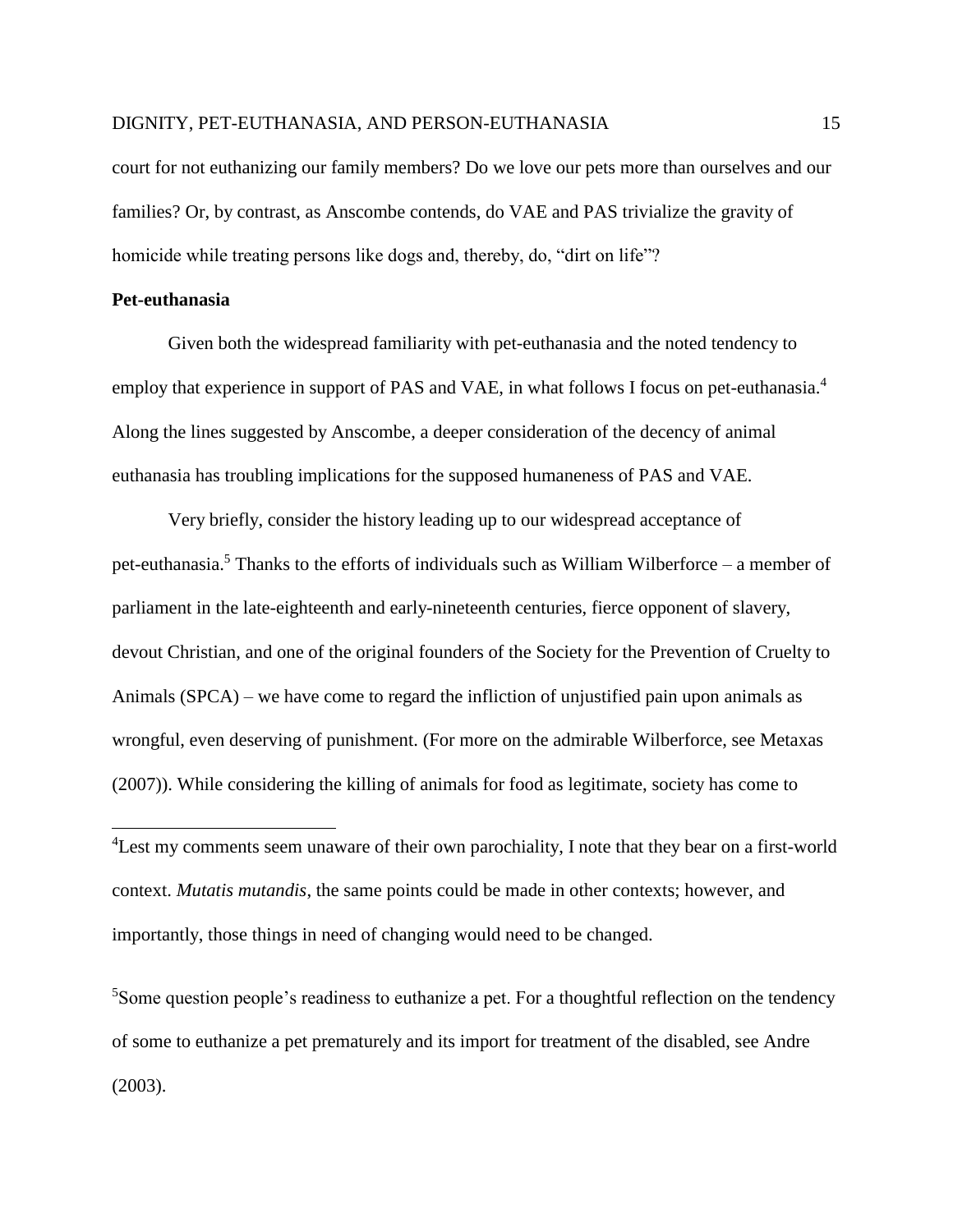$\overline{\phantom{a}}$ 

abhor gratuitous harm to animals. The SPCA was founded in 1824 partially to support and enforce an 1822 act of the British parliament preventing the cruel treatment of cattle. Of course, we often violate norms against cruelty to animals in, for example, factory-farming practices such as confining animals to cages no larger than themselves. Although much animal-husbandry falls short of our ideals, many societies legally forbid wanton cruelty to animals, especially the more common pets such as dogs and cats.

While such statutes prohibiting cruelty to animals do not positively require that people alleviate their pain, those who have pets and many others have come to abhor allowing a pet to undergo pain at the end of life. Accordingly, this has led to the widespread humane practice of euthanizing a pet at the end of its life, or mercy killing (in, e.g., the U.S.).<sup>6</sup> What does this

<sup>6</sup>I agree with Anscombe that one cannot care for a pet (or anything, for that matter) by destroying it. However, one can by killing it thereby act with a qualified (metaphorical but nonetheless real) mercy towards it. Care and mercy differ. Care sustains a being and is, therefore, incompatible with destruction of that entity. Mercy involves a heart-felt (*cor*, Latin for 'heart') feeling of sorrow (*miserum*) at the harm another suffers. Hence, in Latin, *misericordia* or sorrowful-heart. Indeed, her statement that, "sympathy makes it feel indecent to put up with its gross suffering," suggests that she is amenable to considering what goes on in animal euthanasia correct affectively It is a sympathetic, decent, humane, and, I would say, tender-hearted, merciful act towards the being that cannot rise above pain and distress such that, for it, what it bears always remains gross suffering. Speaking most precisely, one can exercise the charity mercy instances only towards another human being. However, metaphorically, we can and do correctly speak of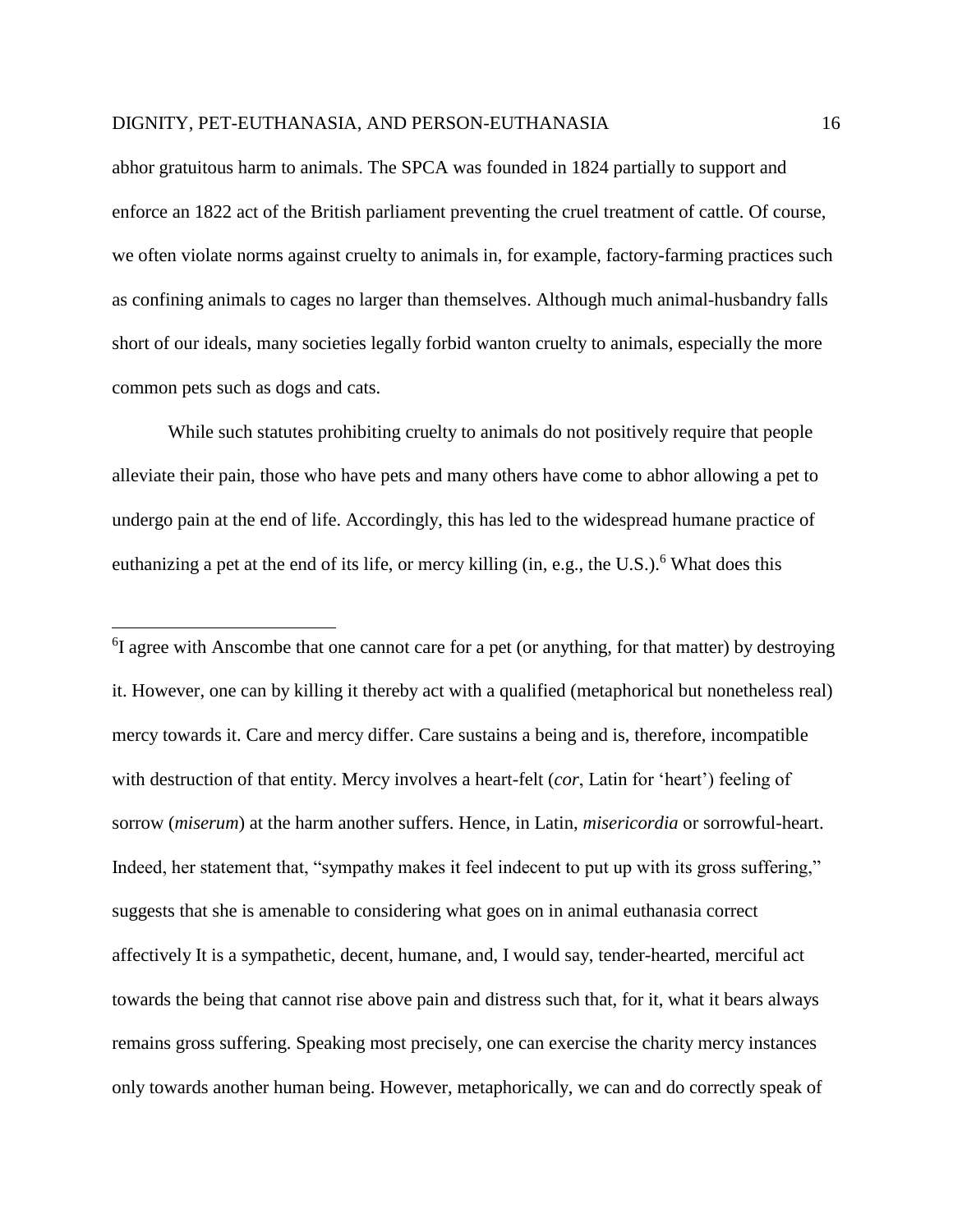practice indicate about our regard for animals? In what follows, I attend to four salient implications of this custom.

First, implicitly present in pet-euthanasia one finds that we consider animals subordinate beings towards whom we have obligations. We can be good or bad pet-owners. 'Owner', however, does not precisely capture the relationship between the pet and the person. For, unlike ownership of a thing, such as a car, the owner may not ethically or legally treat the pet however she wants. The pet, unlike the car, is a moral and legal patient; it admits of being treated unethically and illegally. Indeed, were its owner to treat the animal cruelly, in many jurisdictions she would be subject herself to fines, the loss of the pet, and even to criminal penalties, including incarceration. (In many jurisdictions in the U.S., animal cruelty amounts to a felony, subject to a year or more in jail.) Perhaps it would be better to speak of the person as a steward or guardian of the pet to convey that she does not exercise absolute dominion over it. While she does not exercise ownership over the pet as she does over things, the pet does belong to her. She may determine what becomes of it, within the ethical and legal boundaries of being a good caretaker. That she ought (in some circumstances) euthanize her pet indicates her dominion over it.

Second, pet-euthanasia suggests that we do not regard the pet's declination and death as valuable to the pet (or to anyone else, for that matter). That is, we act well, decently, worthily in

l

mercy towards animals. This includes mercy-killing of pets. For a consideration of the treatments of charity and mercy upon which these comments depend, especially the metaphorical character of the mercy we show towards pets, see Aquinas, *Summa theologiae*, IIaIIae, q. 25, a.3 (regarding the metaphorical character) and q. 30, a.1. (for the specific treatment of mercy).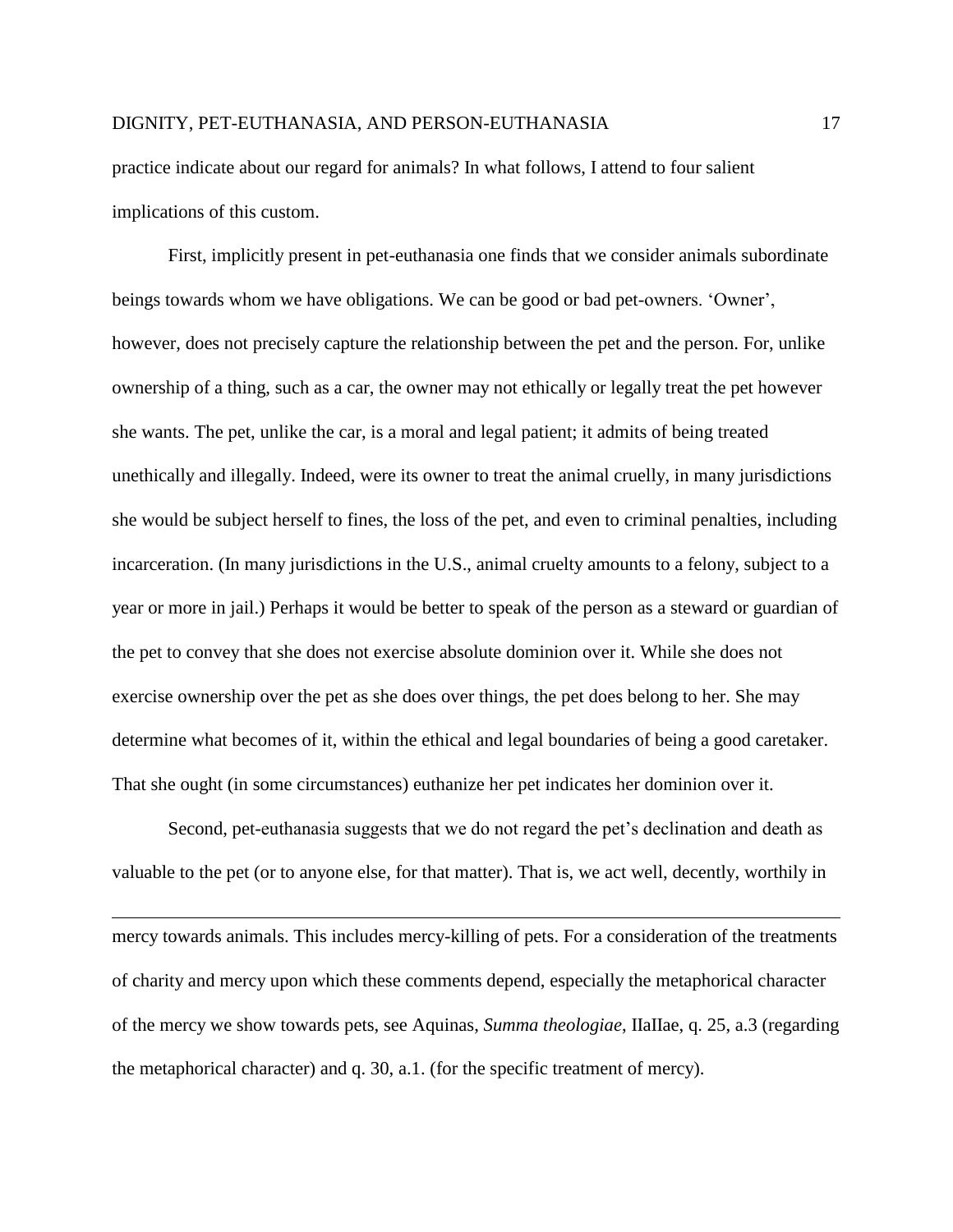killing the animal, in taking measures to end its, "reduced and pathetic existence." We correctly consider the pet's pain, symptoms, and distress as entirely negative, to be foreshortened and avoided. The pet gains nothing from its experience of death. It is, in Anscombe's words, "gross suffering." Why?

The pet's suffering is gross because the brute animal naturally cannot rise above and reflect upon what it bears. Instead, we find the pet entirely immersed in its pain and afflictions. Accordingly, the pet has nothing to gain, no new insights to derive from experiencing its own mortality. In fact, it does not experience its own mortality; it simply labors under a burden. Unlike the pet, we understand this burden and its name: mortality.

The poet Gerard Manley Hopkins, S.J. imagines a young child Margaret sorrowing over, "Goldengrove unleaving,": "It ís the blight man was born for, It is Margaret you mourn for" (1985, in the poem entitled *Spring and Fall*). Similarly, when our dog dies, we grieve both at our own loss of the beloved dog's life and at the dog's loss of life (and, thus, we experience mercy metaphorically). The animal, however, remains dumb and mute even at the end of its life, a terminus that it neither comprehends nor contemplates. Indeed, partially for this reason, it is pathetic. It merits pity. No good can come of the animal's endurance of its ending. In light of this we humanely kill a pet whose life holds no prospects for growth as it ends.

Third, just as the animal cannot rise above its own mortality, it cannot kill itself. This follows as a close corollary to the second point and instances another salient element in the pitiable character of the animal's wordless suffering that partially justifies pet-euthanasia. The pet is the kind of being that cannot effect, bring about, or cause its own death. Indeed, its inability to kill itself flows from its incapacity to understand and, thereby, transcend its own death. The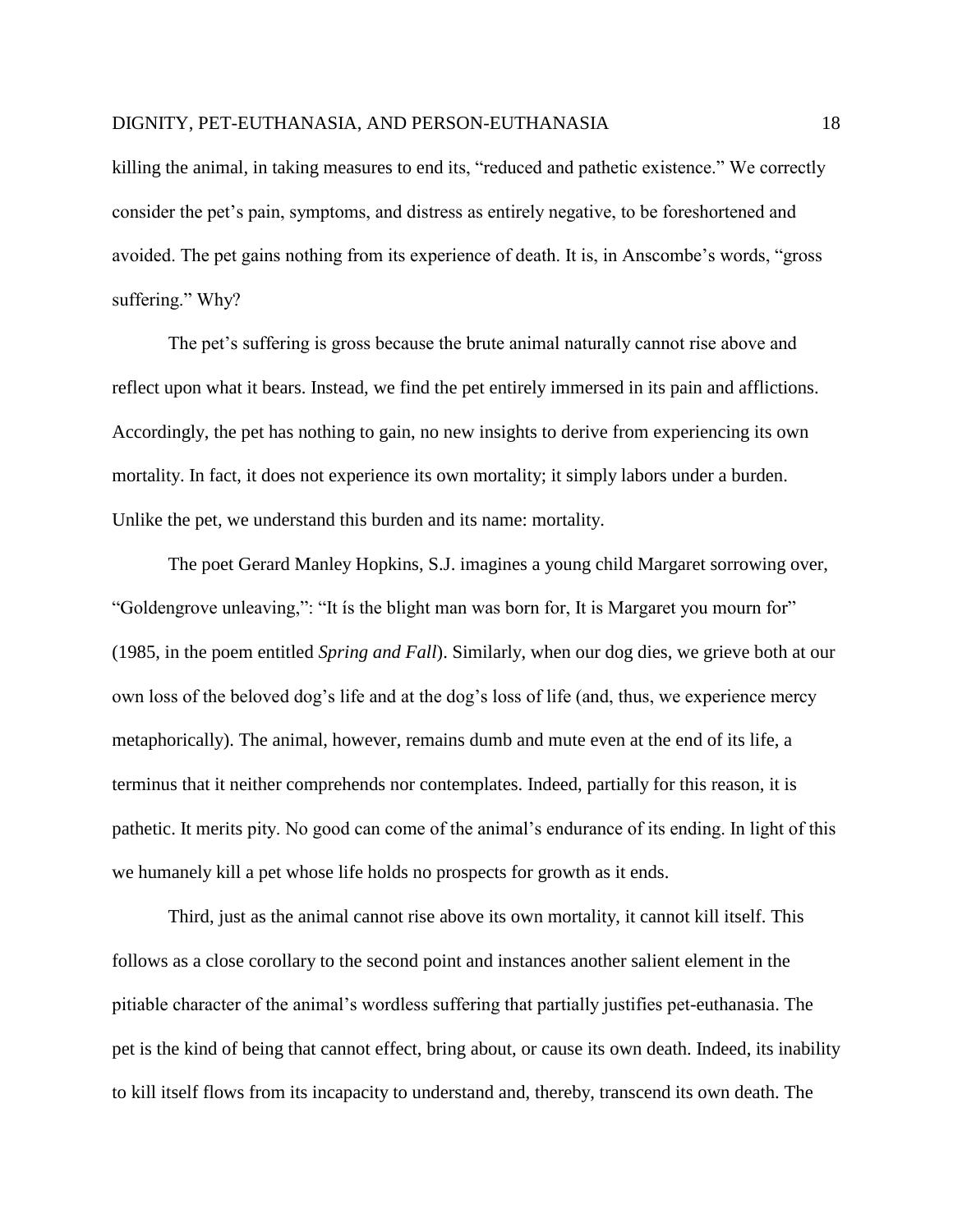possibility of outstripping its mortality by causing its own death remains out of the pet's reach. Its being the kind of being that cannot kill itself partially renders our killing of it decent when, otherwise, it would suffer dumbly.

Fourth, and finally, in euthanizing a dog we also find an intimation of the replaceability of the dog. I struggle to make this point; language does not precisely capture the idea I hope to convey. On the one hand, a dog is not a thing such as a car that (when destroyed) we replace with an identical thing. On the other hand, it is not a person, an entirely irreplaceable and non-fungible being. Simply put, persons cannot be exchanged. A person's death instances an irretrievable loss. Pets fall somewhere between the exchangeability of things and the uniqueness of persons. Pets are, in large part, replaceable. Their replaceability reflects, not the shallowness of our capacity for relationships with animals, but, rather, the appropriate way of relating to pets. Thus, euthanizing an animal suggests the nature of the animal's life as, for the most part, fungible.<sup>7</sup>

In summation, we euthanize our pets as an act of (metaphorical) mercy towards 1) subordinate beings in light of their dual inability 2) by reflection to derive any further benefit from or 3) to themselves end 4) a replaceable life now characterized by pain and distress. How

l

 ${}^{7}A$  personal anecdote illustrates the point. Upon the death of our family dog, my parents acquired another dog of the same breed, giving it the same name. My siblings and I quickly overcame our adolescent sorrow at the death of our beloved dog and immediately fell in love with our new pet. By contrast, had we lost a sibling, our parents could not simply replace him or her with another person. For persons cannot be exchanged, one for another, while animals, albeit not entirely fungible, largely share in the replaceable nature of things.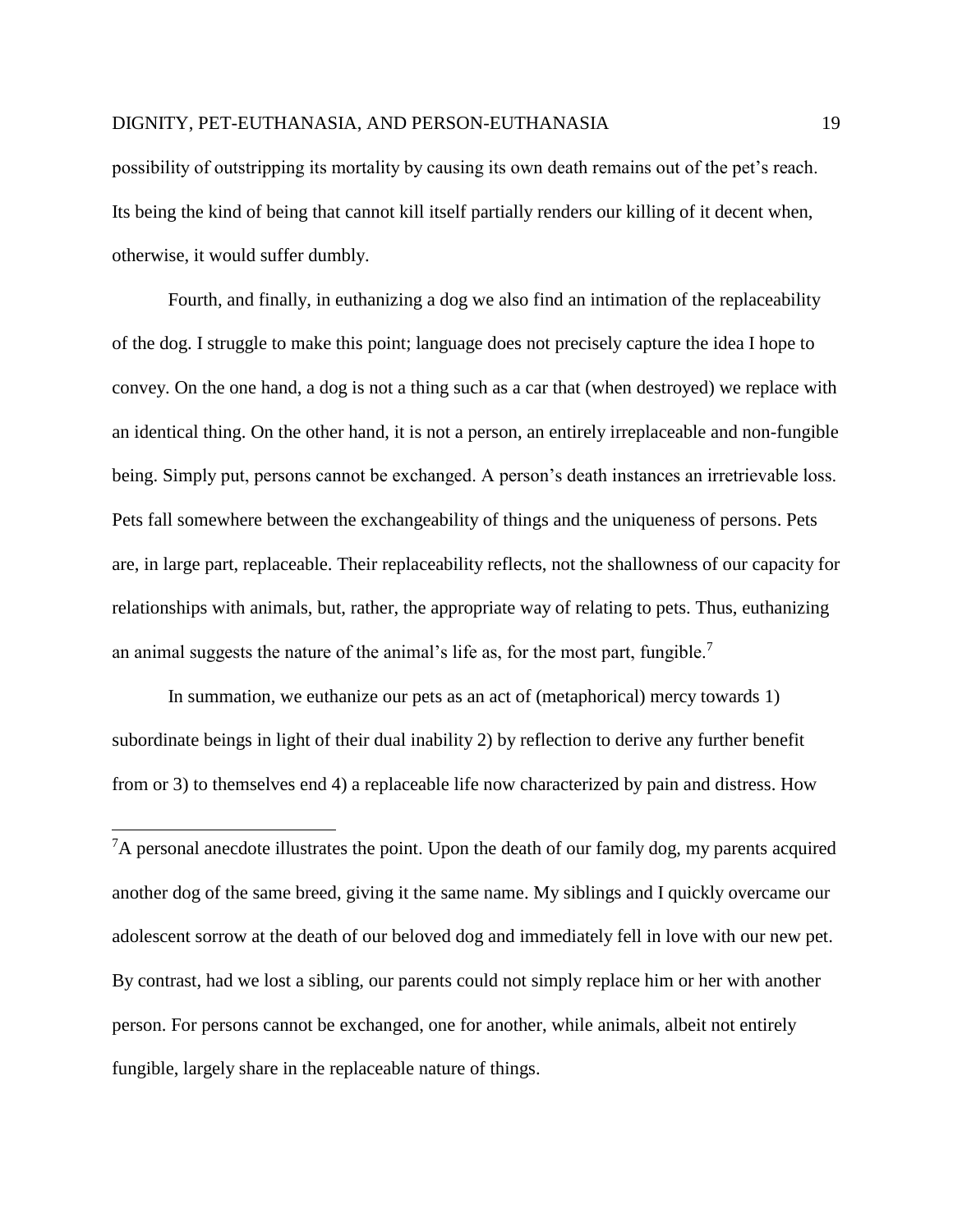does this custom and these reasons for it relate to VAE and PAS? As noted, many take animal-euthanasia as an obvious analogy justifying VAE and PAS. One might put their point thus: "since we humanely kill our pets who do not request euthanasia, all the more ought we to kill (or assist) our loved ones who at times actually request us to do so."

#### **Pet-euthanasia's Import for VAE and PAS**

In what follows, I argue that the four above-noted reasons in accordance with which we appropriately euthanize pets do not apply to persons such that we would aptly resort to VAE and PAS. I now articulate and reflect upon these four bases for justified animal-euthanasia and their deficiency *vis-à-vis* justifying VAE and PAS. I do so in the following order: first, inferiority of the killed; second, irreflexivity or immersion in sensation; third, inability to kill self; and fourth, fungibility.

First, when we consider the pet's subordination indicated by our euthanizing it we confront Anscombe's point concerning the implicit degradation of humans present in VAE and PAS. The properly ordered killing of any other being (plant, animal, or human) depends upon the killed somehow being below, subordinate, for the sake of, or defective to the killer. One does not justifiably kill another's exact equal. Thus, for the killing of a human to be just, some superiority must exist between the killer and the justly killed, be it that the killer does not (unjustly) threaten while the killed does (in self-defense), or the killer is the whole (the state) while the killed has acted unjustly and is a part (in the death penalty), etc. Put in other words, in a just killing the killed is less than the killer.

Animals are below us; at times, we justly kill them. Pet-euthanasia instances such a killing. Because the euthanizing of a human would constitute an erroneous subordination of one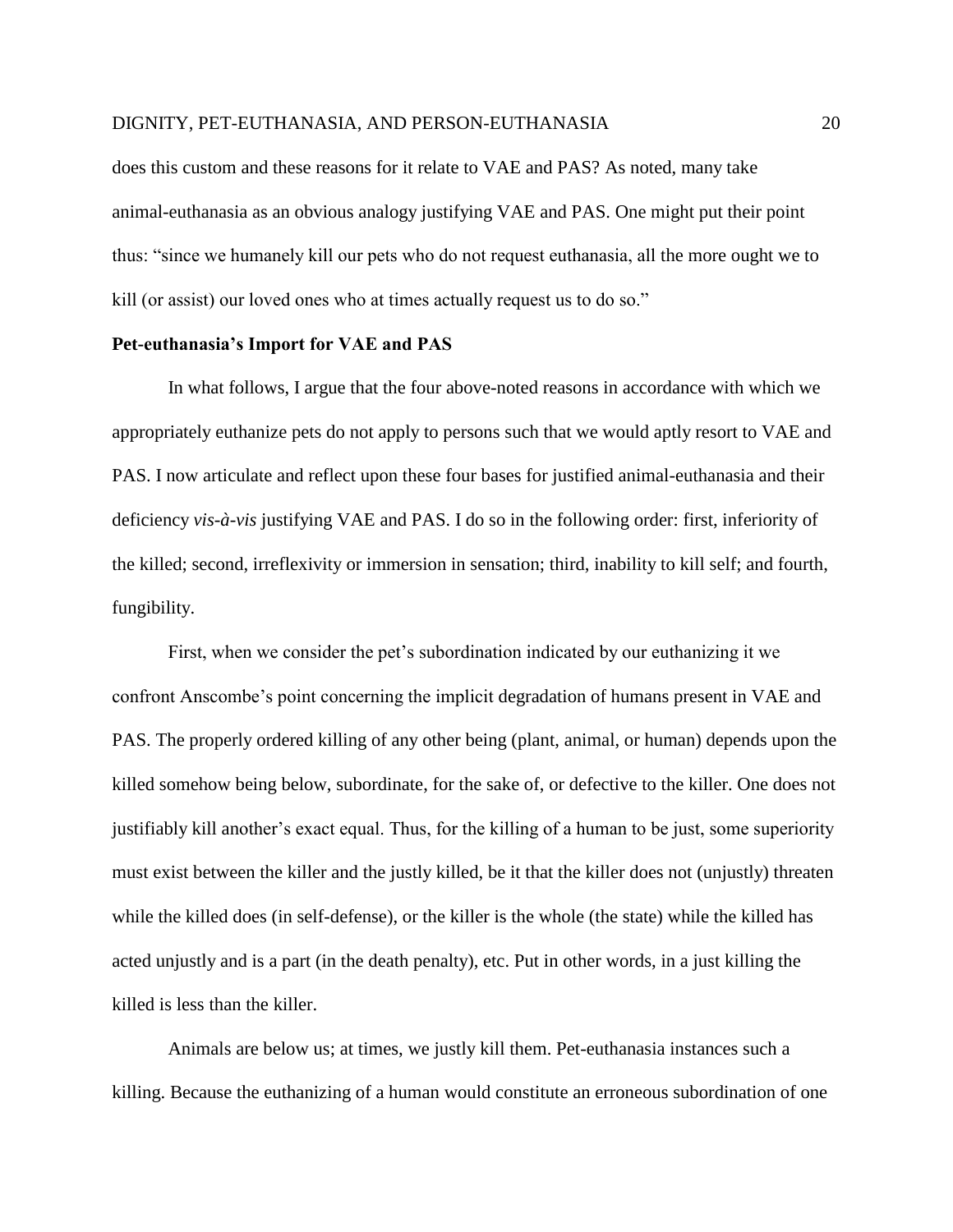human to another, we must reject it. For it betrays the radical equality of all humans. While I do not wish to sound alarmist, one notes that the Nazis euthanized people whom they regarded as defective and, thereby, "unworthy of life," (in German, *lebensunwerten Lebens* (Friedlander, 1995, p. 81)). This way of speaking indicates that the Nazis regarded the subject, an individual human being, as not being worthy of the property of being alive. The killing of a human tends to incorporate such a sentiment. The same point holds for assisting in another's killing. One must judge the life of the one whom we assist in self-killing as meriting death and, thereby, as below our own life which we (of course) preserve. (For a consideration of the precedents to the Nazi program of euthanasia, see Friedlander (1995); see also, Burleigh (1994), pp. 11-90. For the bearing of the Nazi euthanasia program on the current debate, see Cavanaugh (1997).)

Second, as noted, animals, unlike humans, cannot significantly reflect upon their own experience. I do not wish to deny that we humans share many important similarities with our pets. (Indeed, our similarities ground our relationships with them.) Those who would deny thinking or communicating or emoting to animals insufficiently know and appreciate animals and their abilities. We differ most pronouncedly with animals not in what we do and what they do not do, but, rather, in what we do concerning what we do and in what they do not do concerning what they do. In other words, our own acts themselves provide extensive material for our further actions while animals do little and some nothing at all respecting their own actions. We might say that while both we and animals are conscious and act as conscious beings do (sense, desire, emote, communicate, think) we also have robust consciousness about our consciousness. We, unlike they, have deep self-consciousness and all that this entails: beliefs about beliefs, desires about desires, knowledge about knowledge, and, most generally, actions concerning our actions.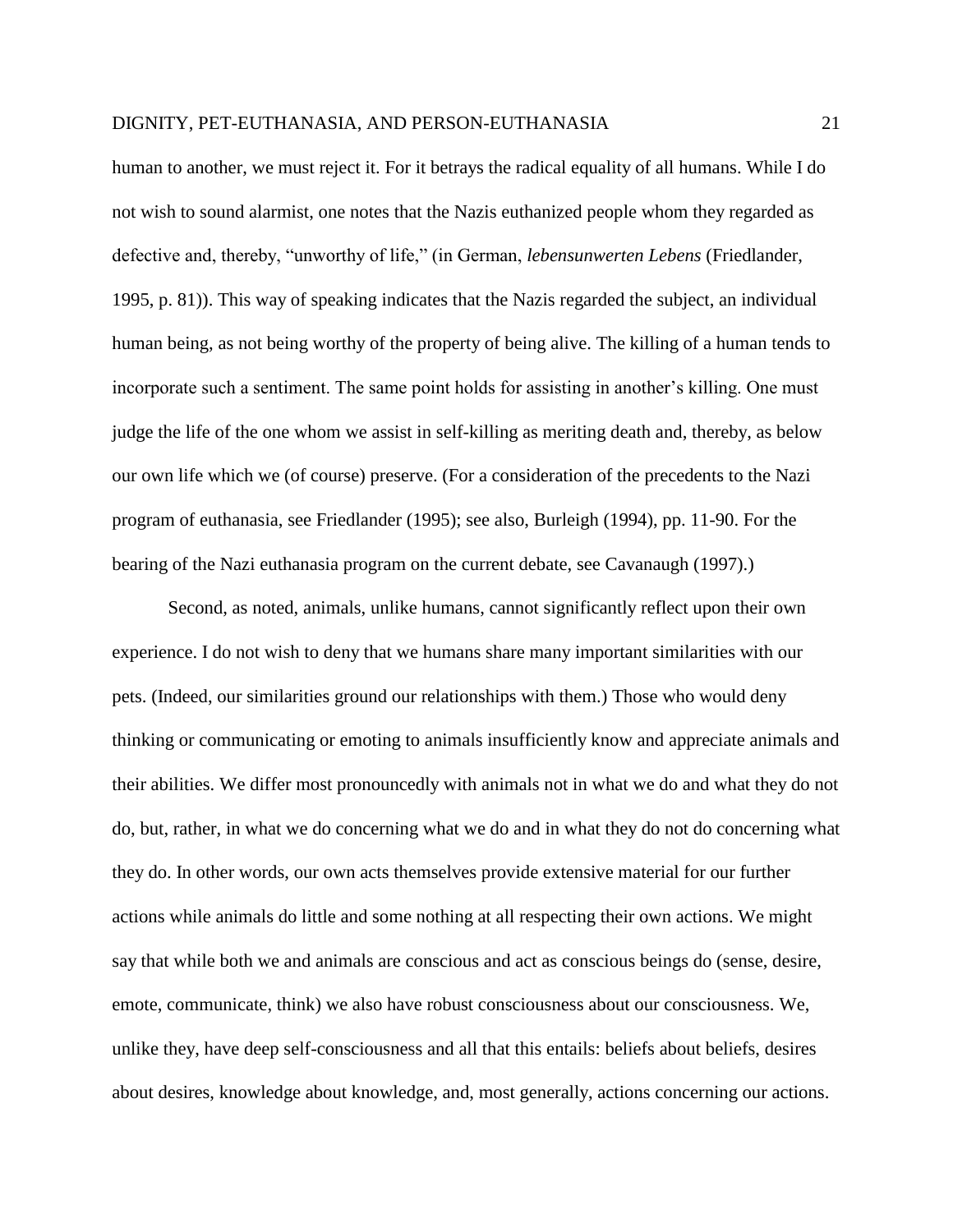l

For the purposes of this paper, most importantly, we, unlike they, can rise above our own deaths, contemplate them, and derive benefits and insights from them. We can contemplate and attempt to understand our own mortality, sickness, pain, suffering, and impending deaths. This truth about us dramatically contrasts animal from human dying. For an animal's death holds out no potential insights for it. By contrast, our deaths promise opportunities available to us only at the end of life. (Indeed, as the passage from Hopkins indicates, we, as does Margaret, learn from the deaths of all living things, even a tree-grove's loss of leaves.)

In the words of Ira Byock, M. D. (1997) (a hospice physician and past President of the American Academy of Hospice and Palliative Medicine), we have, "prospects for growth at the end of life."<sup>8</sup> Animals do not; in part, for this reason, we justifiably euthanize them. Because we can and animals cannot make sense of pain, distress, and the ending of life, we cannot extrapolate from justified animal-euthanasia to the euthanizing of humans. What one does appropriately to a pet one errs in doing to a fellow human – even at that fellow's request.

<sup>8</sup>In his extensive experience as a hospice physician, Byock proposes that growth occurs typically in a dying person's request for forgiveness, granting forgiveness, expressing both gratitude and love, and, finally, saying goodbye (1997; see also, Byock, 2004). Amongst other reasons for opposing PAS and VAE, Byock thinks that such practices would dramatically curtail these opportunities. Moreover, the practices would do so unnecessarily, as we can adequately manage pain and symptoms at the end of life, even, if necessary, sedating patients to manage otherwise intractable pain (terminal sedation). Byock (1997, pp. 209-216) recounts the passing of one of his patients who required palliative sedation – the use of which he endorses.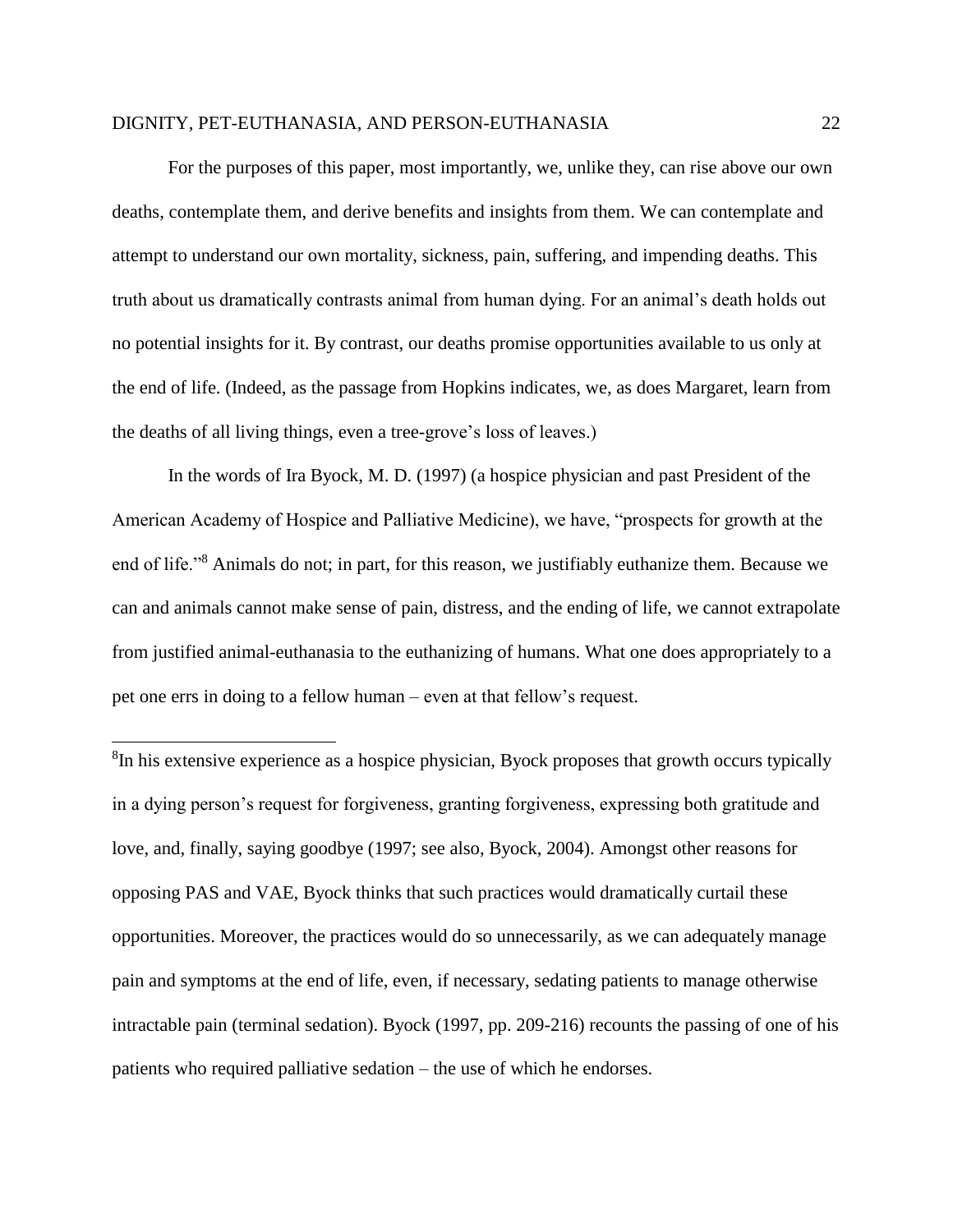As an elaboration upon this point, consider Kant's famous analysis of suicide. In his *Groundwork for the Metaphysics of Morals*, Kant proposes that one who resorts to suicide errs. For, Kant says:

If he destroys himself in order to escape from a difficult situation, then he is making use of his person merely as a means so as to maintain a tolerable condition till the end of his life. Man, however, is not a thing and hence not something to be used merely as a means; he must in all his actions always be regarded as an end in himself. (1993, p. 36)

No doubt, Kant misunderstands the distraught situation of many in despair who resort to suicide. Consider not that deficiency in his account, however, but, rather, how his analysis bears on VAE and PAS when proposed as rational solutions to distress at the end of life.

Kant understands putative rational human suicide as involving the mistake of regarding one's life only as a means to pleasure. The account (which Kant rightly rejects) holds that once one's life lacks pleasure, or involves too much suffering, burdensome symptoms, and the loss of control over one's bodily functions, one may destroy one's self (or be destroyed by another). We find such thinking present in right opinions about pet-euthanasia and mistaken ones concerning VAE and PAS.

Certainly, this represents how we correctly think about euthanizing our pets. Typically, sensory experience constitutes the entirety of their consciousness. Once that is onerous and not likely to improve, we kill them. To do so acknowledges their actual relationship to sensual pleasure. Basically, their lives merit preservation to the extent to which they contain pleasure. My dog is, literally, a pleasure-hound. Were his life devoid of pleasure, he would no longer be what he is; at that time I will mercifully take his life.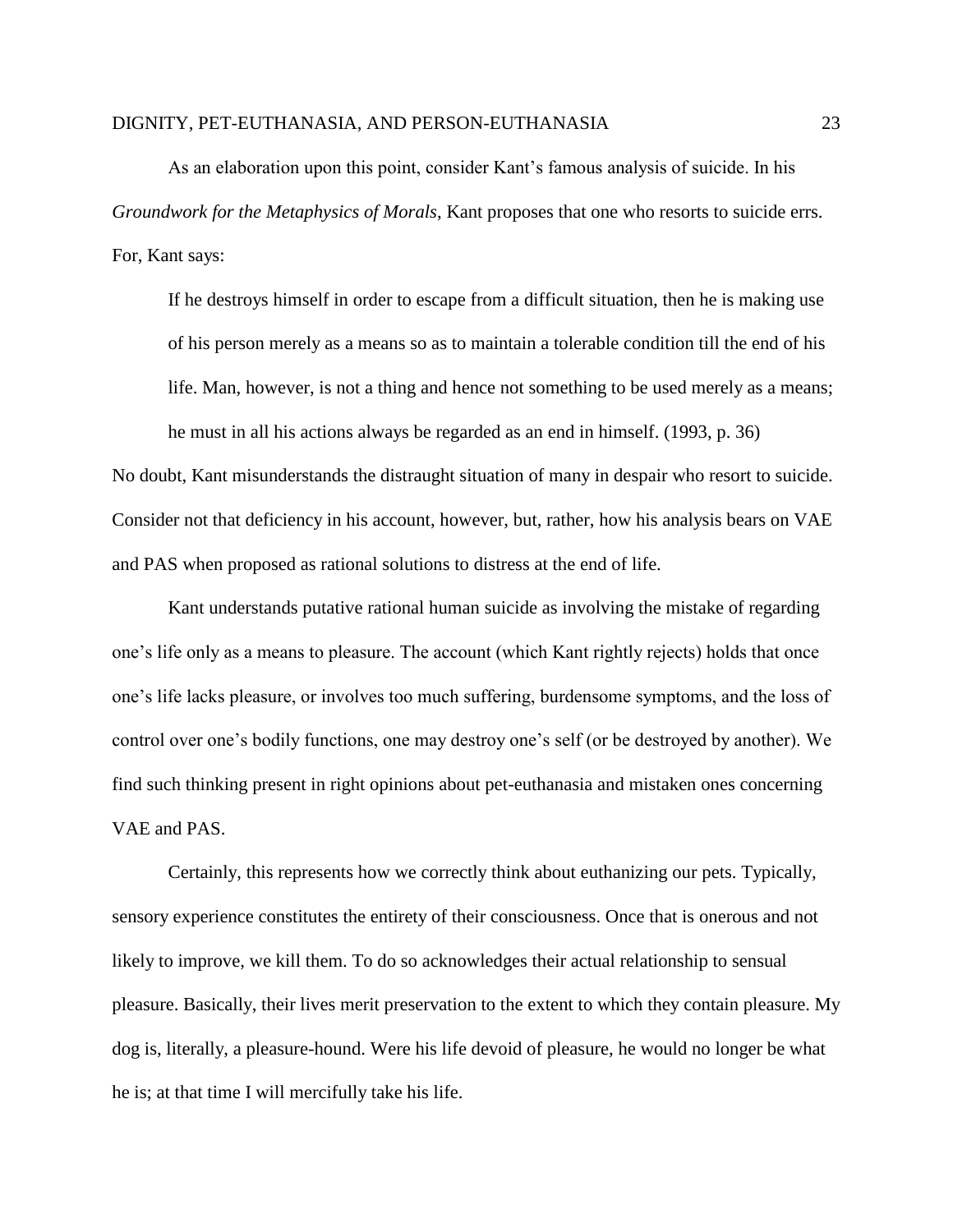Because dogs in the throes of death cannot comprehend pain and thereby get beyond it, we appropriately kill them when so immersed. We err profoundly, however, when we propose thus to act concerning humans who by nature do rise above pain and thereby transcend it, showing that their lives are not the sum of their sensations.

Third, humans, unlike pets, can kill themselves. Here we register a signal difference between the plight of the animal we mercifully kill and that of those to be killed via PAS and VAE. Namely, as Anscombe notes, the characteristic falsity of the plea: "'Kill me: I need death but cannot kill myself'." Many who would have recourse to VAE actually can (otherwise) kill themselves – similarly, for PAS. More importantly for the present purposes, as beings of certain kinds, humans can and animals cannot kill themselves. (Shortly, I will address this point as it bears on those humans who occurrently cannot kill themselves.)

Fourth, and finally, the (for the most part) fungible character of animal life indicated by euthanasia suggests that the practice does not comport with human dignity. For by 'dignity' we attempt to capture the notion of humans as irreplaceable, without price. Dignity excludes replaceability. The life of a being that has dignity cannot be exchanged for another being and, for this reason, neither can it be taken in exchange for the cessation of pain and distress.<sup>9</sup>

 $9^9$ Of course – as Anscombe herself clearly indicates elsewhere (and as noted previously in the reference to the physician Ira Byock's recourse to palliative or terminal sedation in the care of terminally ill patients) – we can honor our commitment never to euthanize while also taking aggressive measures to relieve pain and distress at the end of life, even when doing so does effect death concomitantly as a foreseen but not intended side effect. Here is Anscombe (1981, pp.

 $\overline{\phantom{a}}$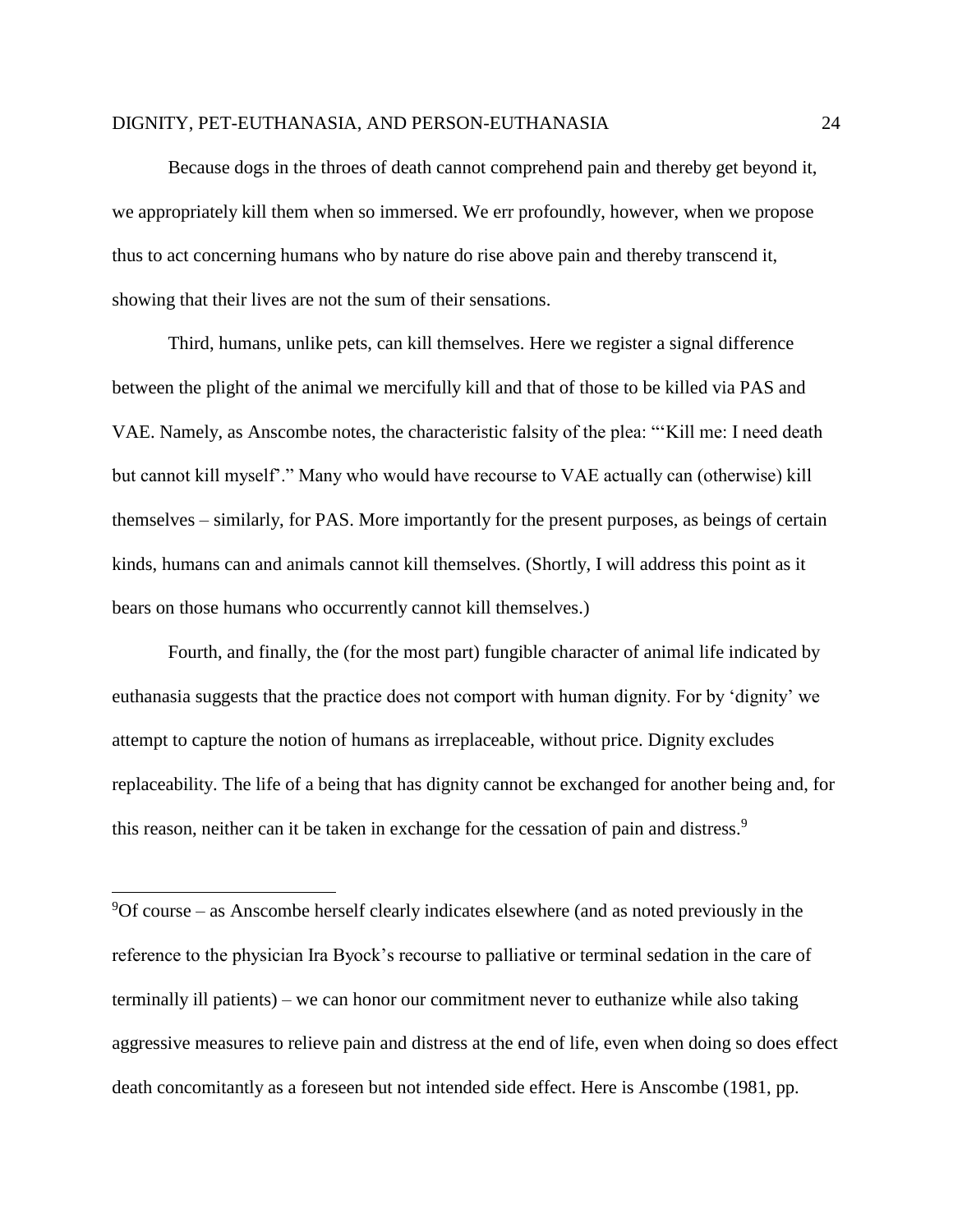**The most incompetently alive.** As noted, points two and three above concerning humans' ability, unlike pets, to comprehend their own suffering and to effect their own deaths bring up an earlier mooted point concerning humans who here and now (or, occurrently) can neither contemplate their own deaths nor kill themselves. As we will see, Anscombe refers to such persons as, "the most incompetently alive." Perhaps we ought to euthanize such persons as we do our pets who can neither kill themselves nor rise above their own deaths to comprehend them? (Obviously, the question does not arise concerning PAS.) Before concluding, I want to address euthanasia as it bears on people so situated.

There is a lot of territory to treat of here; space does not permit an extensive treatment of the relevant issues. I do, however, want to limn an argument. Before doing so, one must distinguish different forms of euthanasia. Thus far we have been speaking of VAE, voluntary active euthanasia that concerns a currently competent patient. By contrast, non-voluntary active

54-55) on palliative sedation (which she endorses as ethical):

 $\overline{\phantom{a}}$ 

And in the case of the administration of a pain-relieving drug in mortal illness, where the doctor knows the drug may very well kill the patient if the illness does not do so first, the [I/F] distinction is evident; the lack of it has led an English judge to talk nonsense about the administration of the drug's not having *really* been the cause of

death in such a case, even though a post mortem shows it was." (original emphasis)

Of course, terminal sedation instances a classic case of double effect – concerning the development of which Anscombe serves as a central contemporary figure. On double effect's use in end-of-life care and more generally, see Cavanaugh (2006).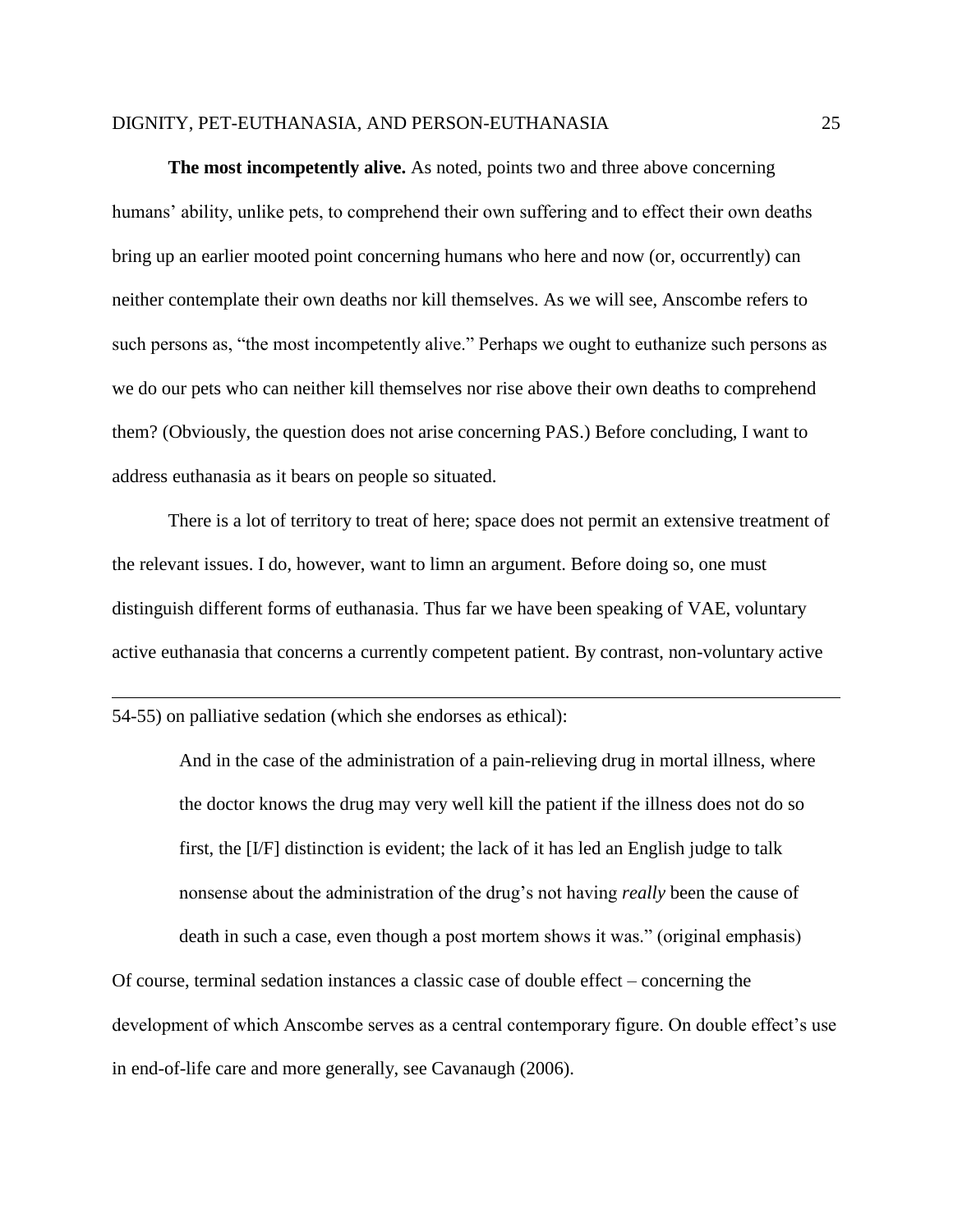euthanasia concerns three categories of patients similar to the VAE-patient, but for competency. First, we have the once-competent but now no longer competent person who previously asked us to euthanize him. Second, we have the once but now no longer competent person who never opined concerning euthanasia one way or the other. Third, we have the never-competent person.

Concerning all three I have two points. First, each is a human being, and, thereby, a person (an individual of a rational nature) equal to any and all other human persons.<sup>10</sup> That which belongs to a human being belongs to each of them. In this respect the three noted patients do not importantly differ from a currently competent patient while they radically differ from a pet. This essential characteristic they all have: they are equally human. For this reason, not one of them can be regarded without serious (ontological/metaphysical) error as adequately similar to the dog euthanized appropriately, in light of its nature. This holds without respect to their disabilities – occasional or permanent. Indeed, to cite a person's inability as a basis for killing him adds grievous insult to the injury that incapacity instances in his life. Only a being to whom, e.g., understanding naturally belongs can suffer from the absence of understanding. One perversely singles such a person out for killing rather than caring.

Second – and I will conclude my treatment of this topic with this point – that a person lives with or without consciousness itself indicates that person's desire to live. Consider Anscombe's observation in the same paper from which our topic arises:

The human heart and will are set on amenity; they may also be set on what is just: that is

<sup>10</sup>Aquinas, *S.t.*, Ia, q. 29, a.1, approvingly quoting Boethius, "*persona est rationalis naturae individua substantia*."

 $\overline{\phantom{a}}$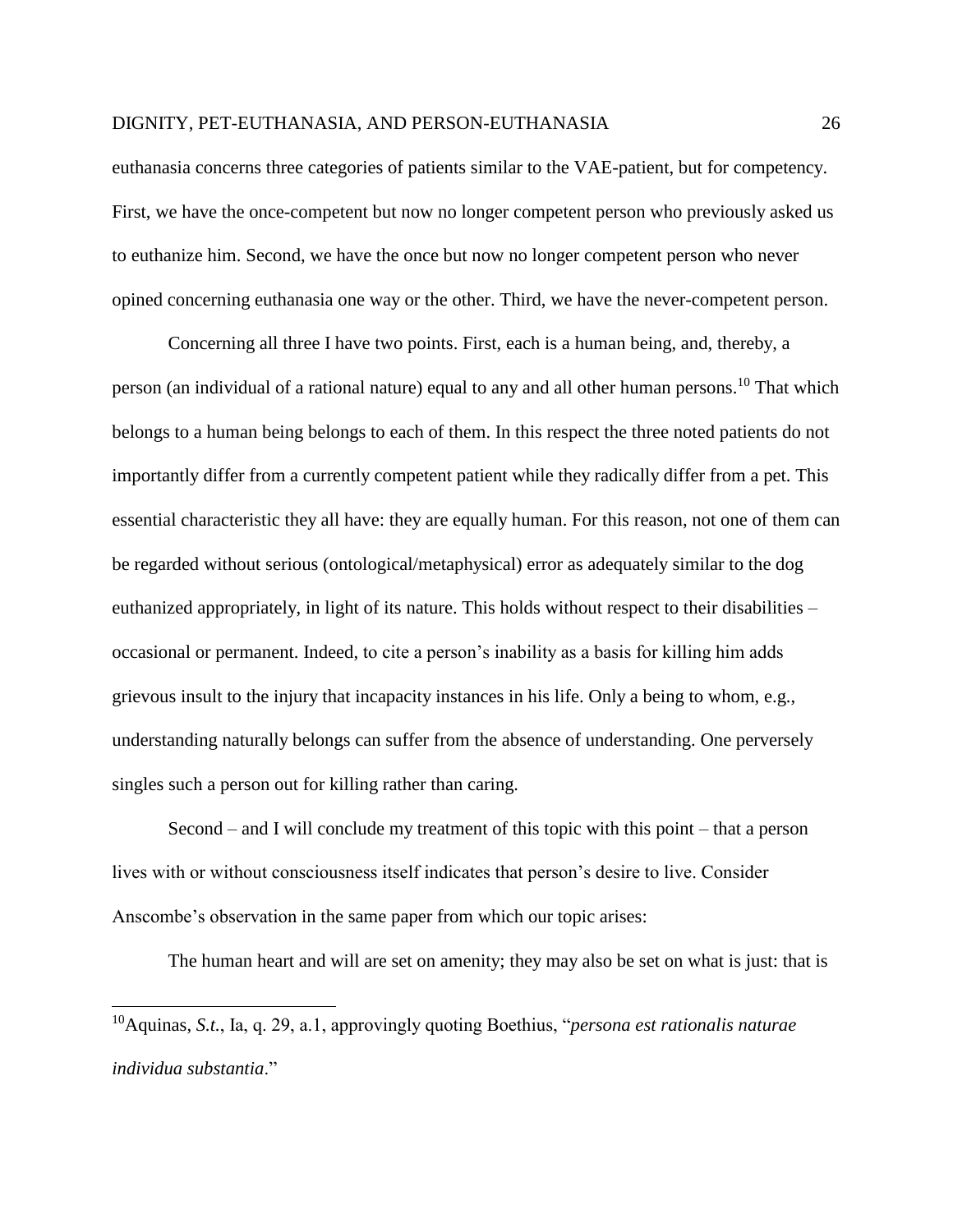(when it comes to dying) set in acceptance of life — which is God's gift – and of death, as it comes from him. This goes even for the most incompetently alive in whom the will is manifested mainly in the vital operations. (2005, p. 270)

Elsewhere, Anscombe (2000, p. 68) famously says that the, "primitive sign of wanting is trying to get." Can we not, with her, assert that even the, "most incompetently alive," do want to live and evidence their desire by living? To deny the evidence of this desire is to embrace a dubious dichotomous duality between body and psyche.

Paraphrasing Pascal's, "*le cœur a ses raisons, que la raison ne connaît point*" (1963, p. 552) may we not say that, "the body has its reasons which reason does not understand"? Certainly, the readiness of some to kill humans incapable of performing characteristically human acts depends upon a metaphysics that does not withstand scrutiny. For it reduces the real to what occurs, thereby denying kinds. With this (admittedly brief) treatment of the, "most incompetently alive," let us conclude.

In summation, what conclusions do the preceding arguments warrant?<sup>11</sup> Three merit

 $\overline{\phantom{a}}$ 

 $11$ Respecting what has not been shown, two points bear remark. First, neither this paper nor Anscombe's own comments show suicide to be incompatible with self-determination broadly construed. Second, both this paper and Anscombe's comments that prompt it imply that this needs to be shown. For, *prima facie*, suicide seems compatible with autonomy. I note in passing, however, that in diverse times and places we find highly regarded secular thinkers – such as Socrates and Jefferson – broadly rejecting self-killing so as to exclude PAS and VAE while at the same time evidencing sympathy, even championing self-rule. While Socrates would not be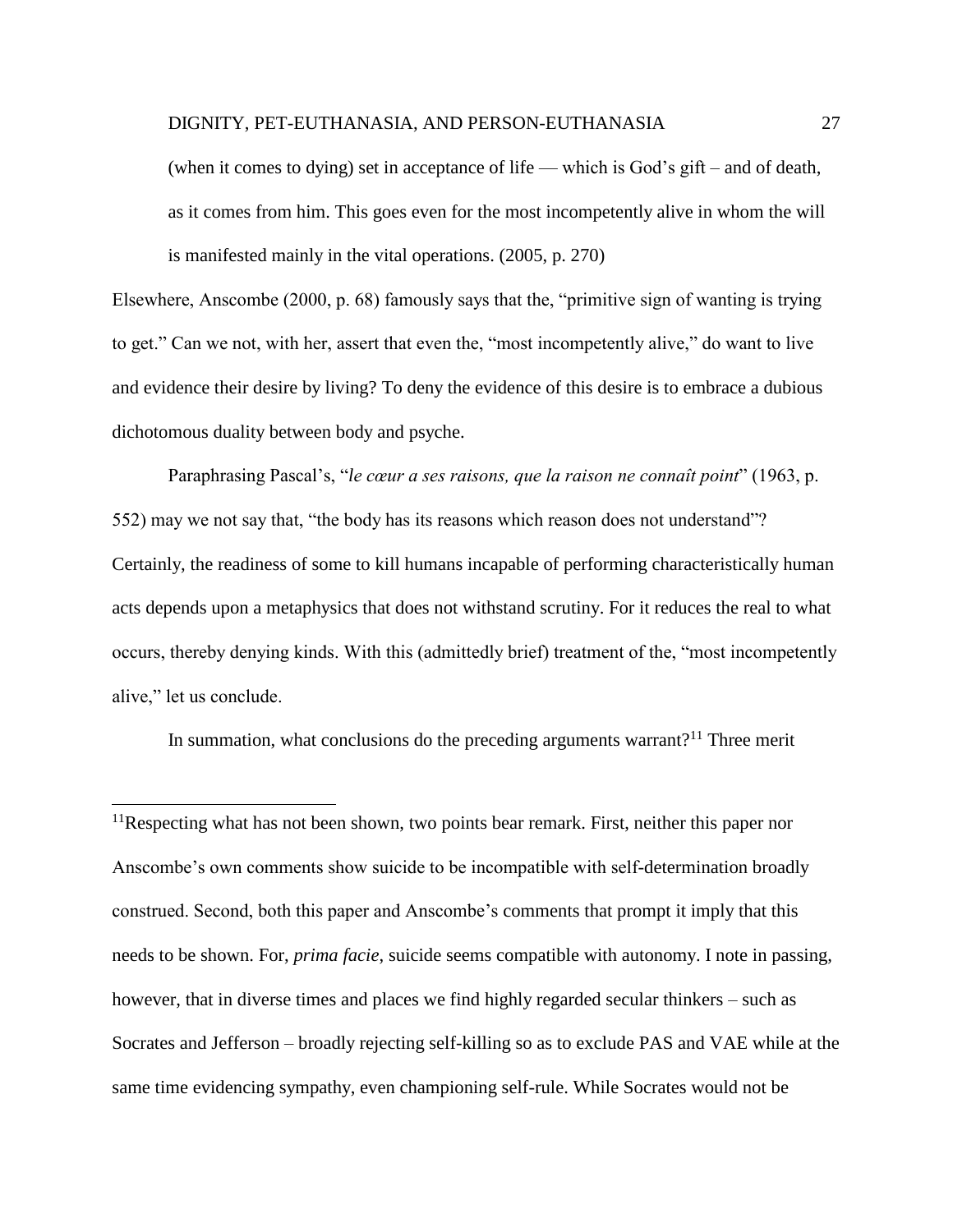$\overline{\phantom{a}}$ 

repetition. First, both VAE and PAS do not comport with self-determination. Second, both practices equate a person to a pet. Third, so to equate a grandmother, grandfather, father, mother, uncle, aunt, wife, husband, son, daughter, sister, brother, niece, nephew, cousin, friend, neighbor, stranger, or any fellow human being with a dog or cat both trivializes human death and does dirt on human life.

entirely at home with the individualism latent in modern conceptions of self-government, Jefferson can certainly be counted amongst its advocates. In *Phaedo*, Socrates holds that even in dire straits – such as his condemnation to death by the Athenians – one ought not to kill oneself. For one's life is not entirely one's own (Plato, *Phaedo*, lines 61c-62d.). Over two millennia later, we find Jefferson writing of, "inalienable rights," in the *Declaration of Independence*, amongst which he numbers the right to life. Of course, an inalienable right cannot be separated from the individual, not even by the individual him or herself. Thus, according to the account Jefferson advances and that one finds at the founding of the U.S. Republic, one may not legitimately kill oneself.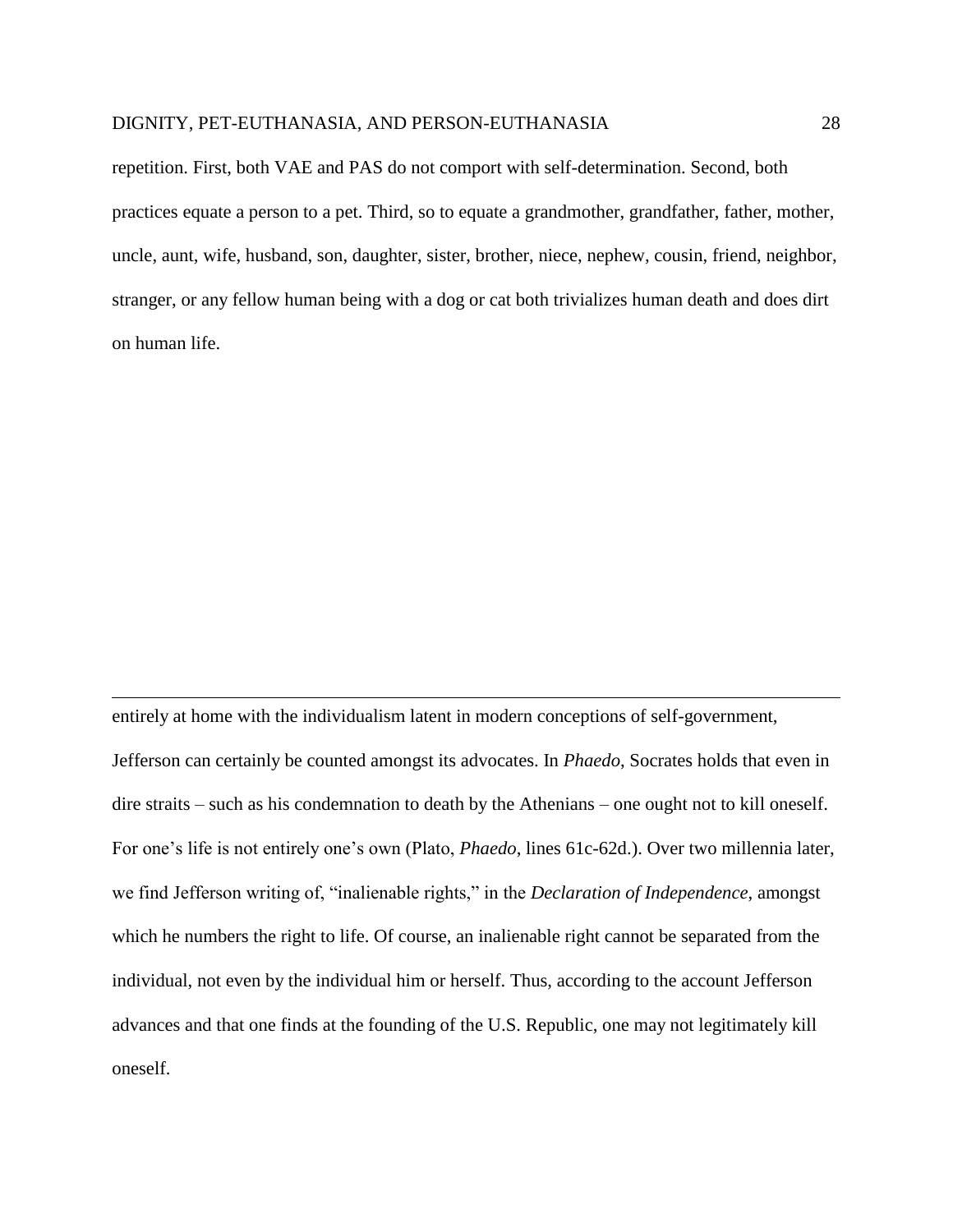#### References

Anscombe, G. E. M. (1981). War and murder. In Anscombe, *The collected philosophical papers of G. E. M. Anscombe* (Vol. 3) (pp., 51-61). Oxford, UK: Basil Blackwell.

Anscombe, G. E. M. (2000). *Intention* (2<sup>nd</sup> ed.). Cambridge, MA: Harvard University Press.

Anscombe, G. E. M. (2005). Murder and the morality of euthanasia. In Geach, M., & Gormally, L. (Eds.), *Human life, action and ethics: essays by G. E. M. Anscombe* (pp. 261-277). Exeter, UK: Imprint Academic; St. Andrews Studies in Philosophy and Public Affairs.

Aquinas, Thomas (1962). *Summa theologiae*. *Roma, IT*: *Editiones Paulinae*.

Baume, P. (2009, February 4). *The Sydney Morning Herald*.

Brock, D. (1992). Voluntary active euthanasia. *The Hastings Center Report*, 22 (2), 10-22.

Burleigh, M. (1994). *Death and deliverance:"euthanasia" in Germany 1900-1945*. Cambridge, UK: Cambridge University Press.

Byock, I. (1997). *Dying well: prospects for growth at the end of life*. New York, NY: Riverhead.

- Byock, I. (2004). *The four things that matter most: a book about living*. New York, NY: Free Press.
- Cavanaugh, T. A. (1997). The *Nazi!* accusation and current U.S. proposals. *Bioethics*, 11 (3/4), 291-297.
- Cavanaugh, T. A. (2006). *Double-effect reasoning: doing good and avoiding evil*. Oxford, UK: Clarendon.

Friedlander, H. (1995). *The origins of nazi genocide: from euthanasia to the final solution*.

Andre, L. (2003). Disability culture meets euthanasia culture: lessons from my cat. *Disability Studies Quarterly*, 23 (3/4).